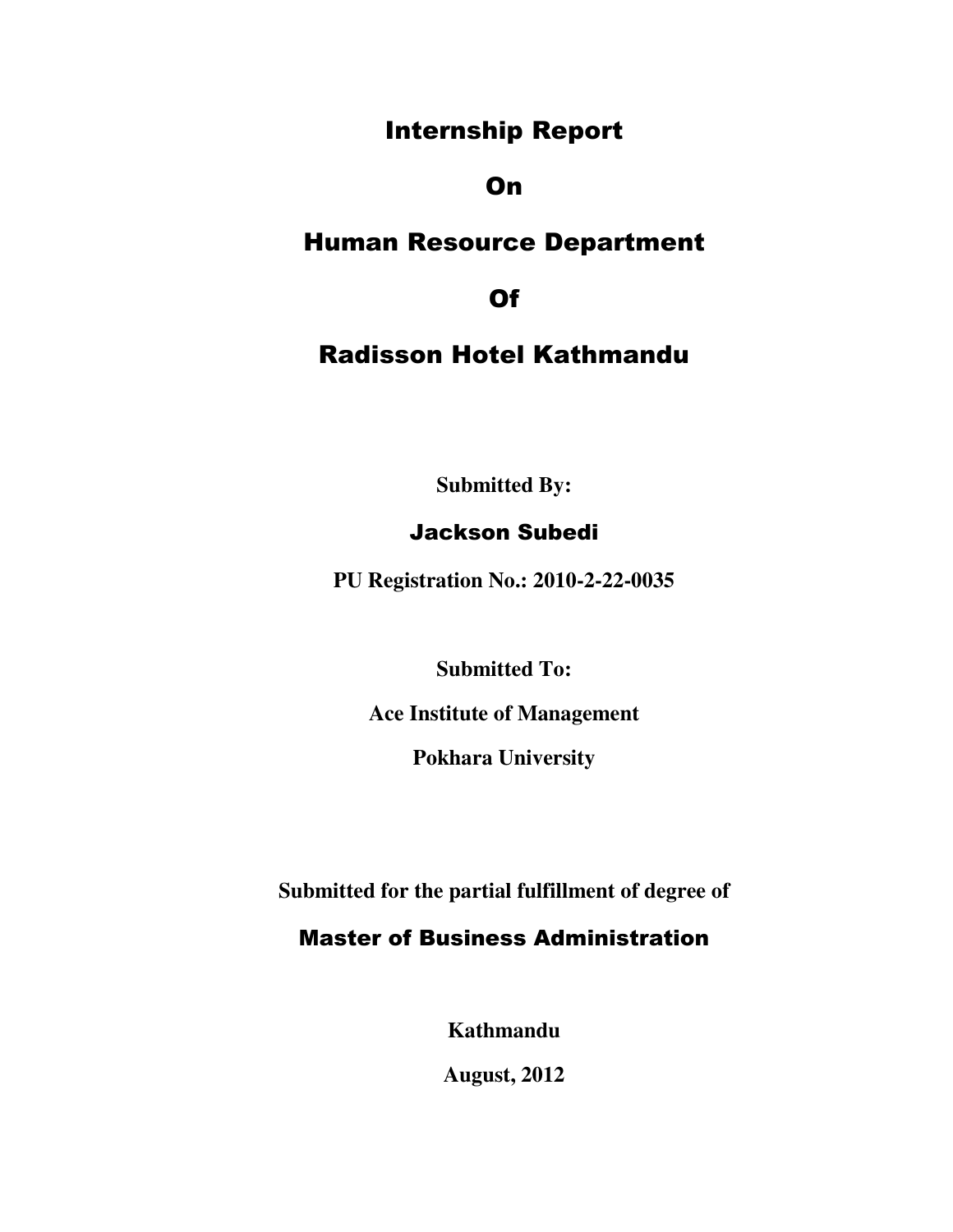## LETTER OF ACCREDITATION

It is hereby certified that this report, entitled

## "Human Resource Department of Radisson Hotel"

Prepared by Mr. Jackson Subedi

Is an outcome of the 8 weeks internship undergone at

## **"Radisson Hotel Kathmandu"**

The facts and ideas presented in this report are an outcome of the students' hard work and dedication to the project, undertaken as a partial f esented in this report are an outco<br>ion to the project, undertaken as<br>for requirements for degree of fulfillment

## **Masters of Business Administration**

The outcome of this project has been highly appreciated.

………………… …………………..

Mr. Abhijeet Giri Training Executive

…………………………

**IOTELS & RESORTS** 

External Evaluator

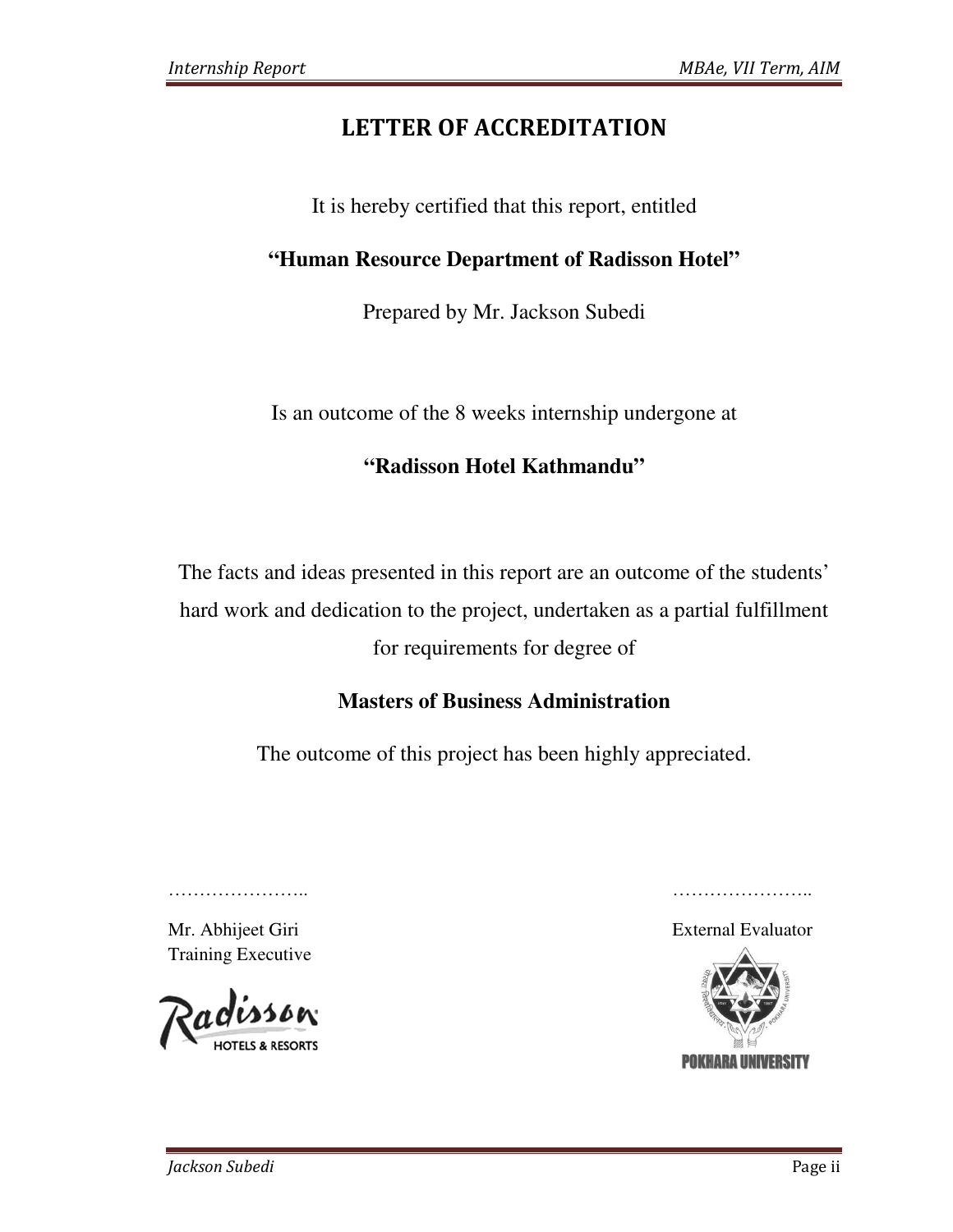## ACKNOWLEDGEMENT

This dissertation would not have been possible without the guidance and the help of several individuals who in one way or another contributed and extended their valuable assistance in the preparation and completion of this study.

I would like to express my gratitude to Ace Institute of Management and Pokhara University for including internship program as a three credit course which has provided an opportunity to gain practical working experience in the organization.

My sincere gratitude to Mr. Jayesh Rimal, Human Resource Development & Training Manager for giving me a chance to do my internship in the HR Department of this organization, Radisson Hotel. I am thankful to Mrs. Sumitra Shrestha – Senior Assistant, Mrs. Rashmi Shrestha – Senior Supervisor and Mr. Abhijeet Giri – Training Executive from HRD for devoting time from their busy schedule and explaining how work is being done in HRD and assigning me with various tasks during these 8 weeks of internship period.

I would also like to extend special thanks to the entire staff for their full co-operation, guidance and support during my internship.

Lastly, I would like to thank Mr. Dhiroj Shrestha, Mr. Sunil Ojha and Mr. Bibek Risal, Program Coordinator of Ace Institute of Management for their valuable Instructions and Guidance during the Internship program.

Sincerely,

Jackson Subedi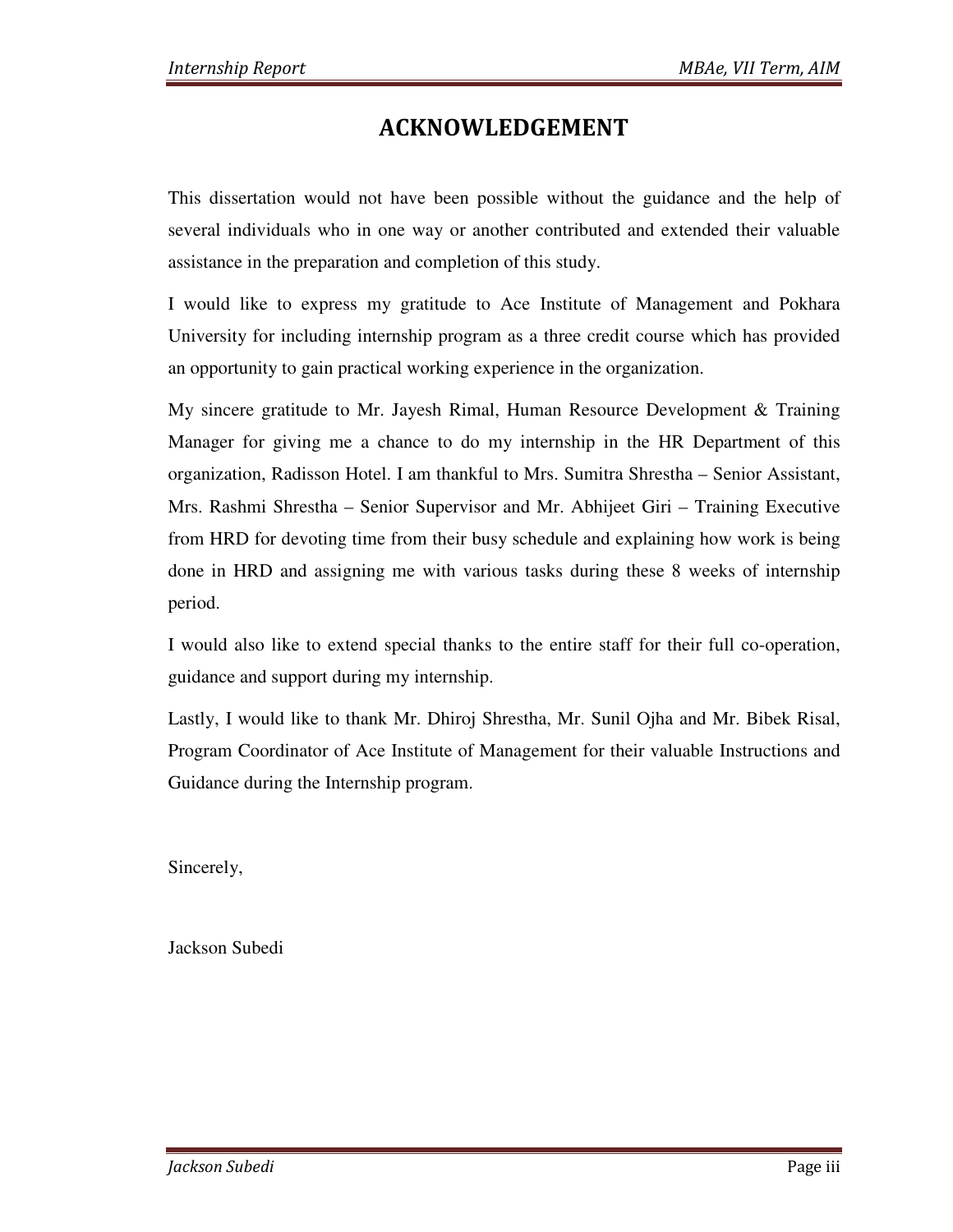## LIST OF ACRONYMS

| AIM         | Ace Institute of Management               |
|-------------|-------------------------------------------|
| <b>HRD</b>  | Human Resource Department                 |
| <b>HR</b>   | <b>Human Resource</b>                     |
| <b>MBA</b>  | <b>Masters of Business Administration</b> |
| <b>TTT</b>  | <b>Train The Trainer</b>                  |
| PU          | Pokhara University                        |
| <b>STAR</b> | System for Time And Recording             |
| <b>SPPS</b> | <b>Staff Product Purchase Scheme</b>      |
| <b>HRIS</b> | Human Resource Information System         |
| <b>HRMS</b> | Human Resource Management System          |
| OВ          | <b>Organization Behavior</b>              |
| MC          | <b>Managerial Communication</b>           |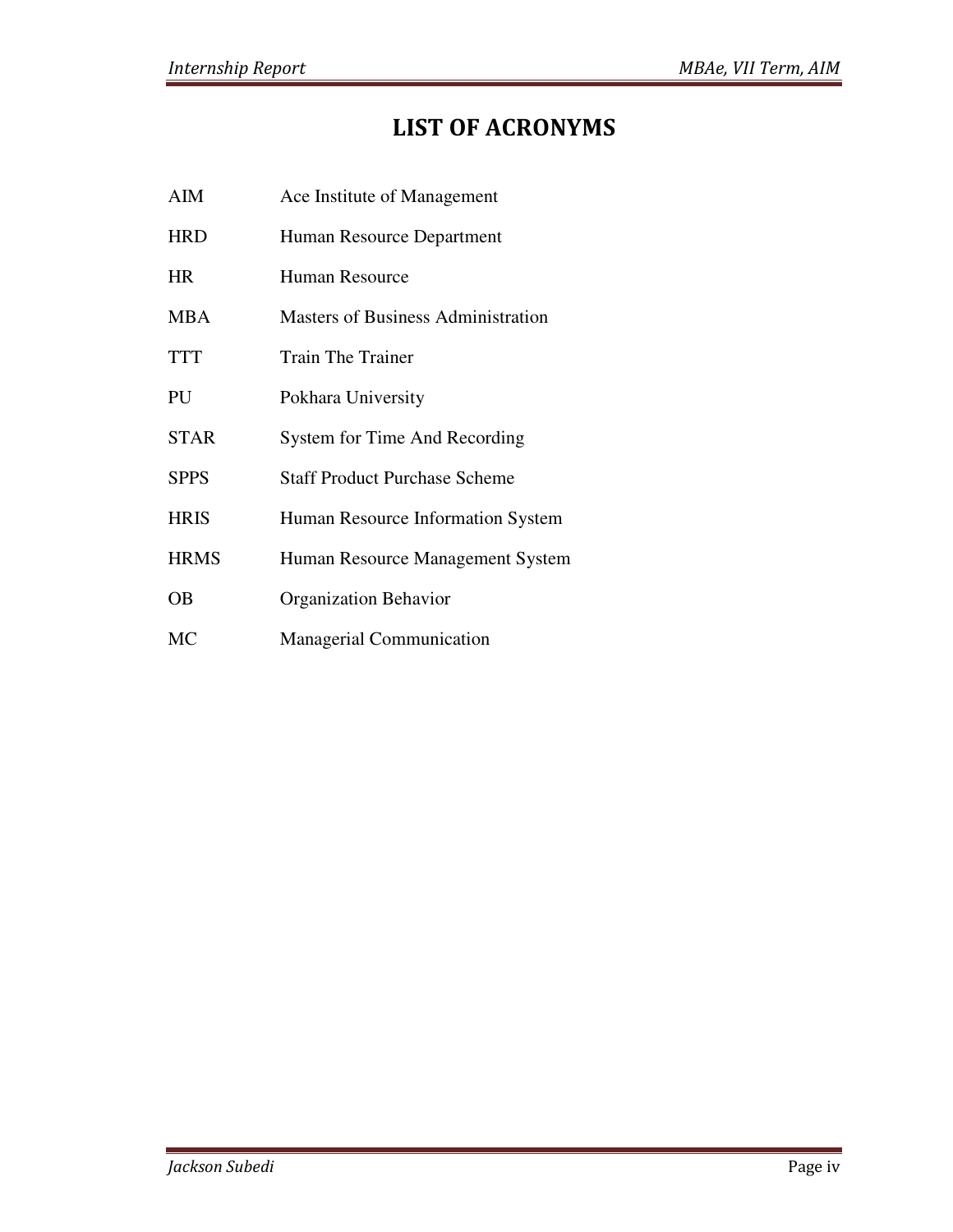# **Table of Contents**

| Α. |
|----|
| В. |
|    |
|    |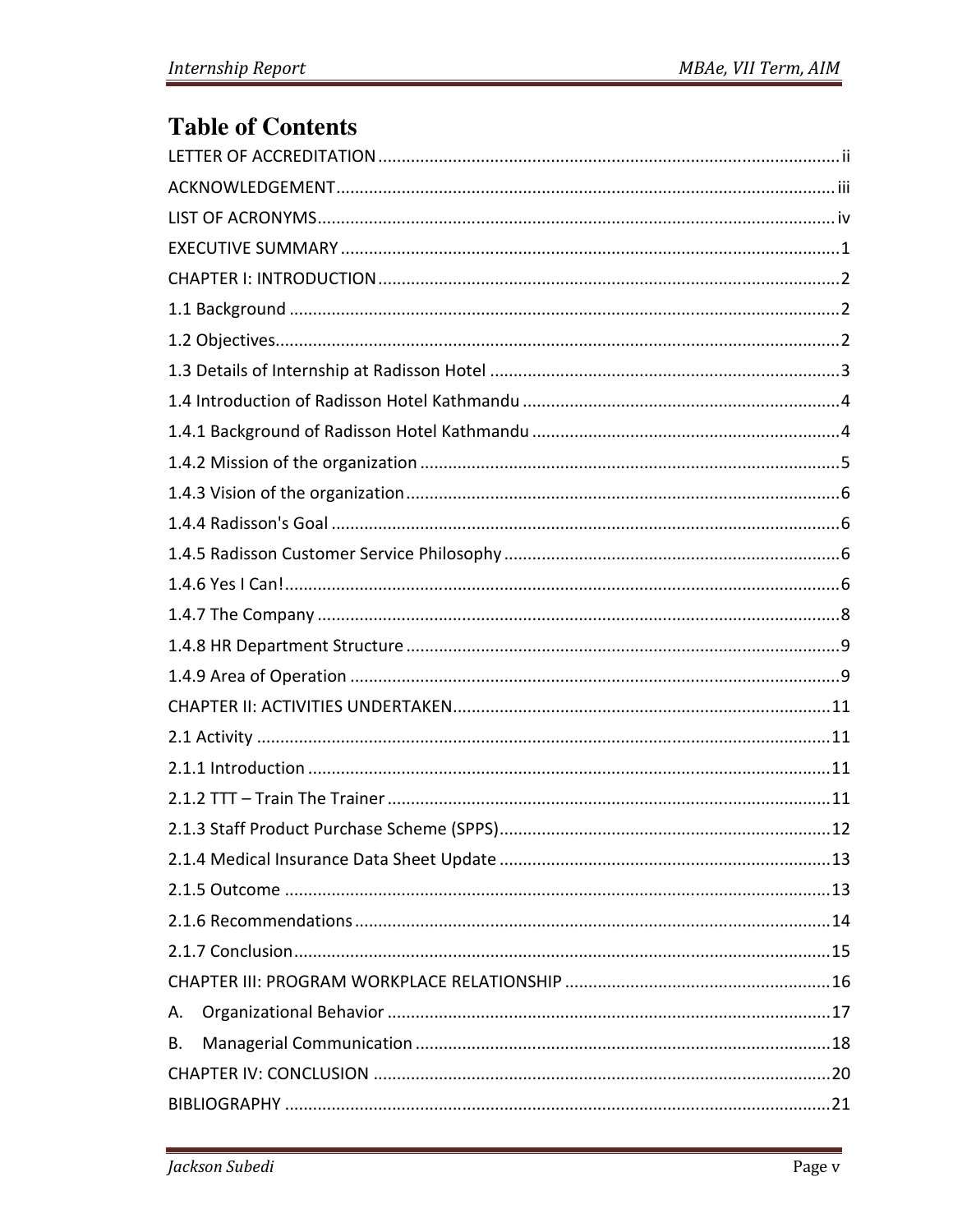# **List of Tables**

# **List of Figures**

|--|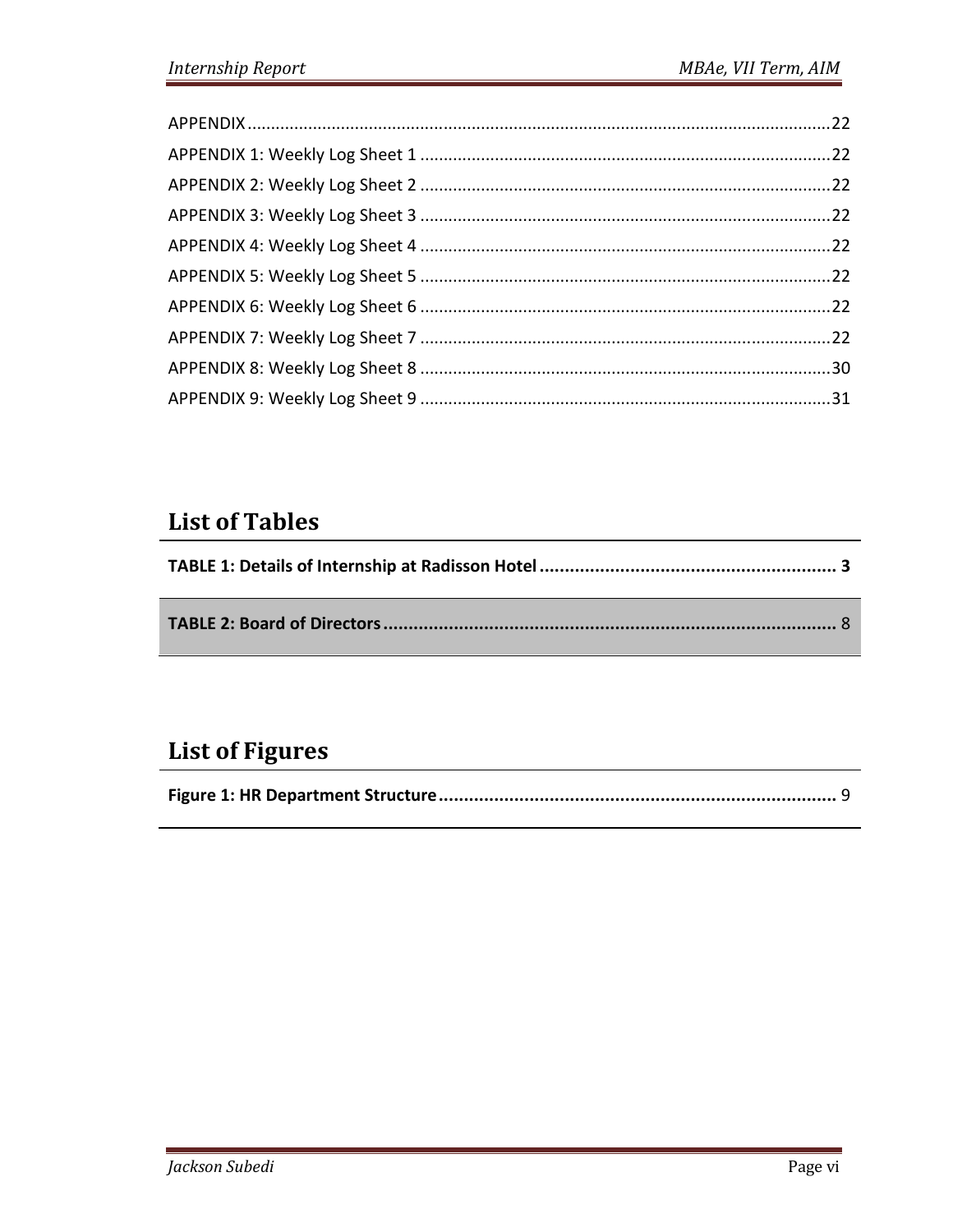## EXECUTIVE SUMMARY

The core objective of the internship is to fulfill the requirement of the MBA program as prescribed by the PU. An intern has to prepare project report at the end of the internship period but the main objective of the internship is to get the hands-on experience of the real world organization. The internship was completed with the objective of getting practical knowledge in the HR department of Radisson Hotel Kathmandu.

The first responsibility I was assigned on this eight week of internship period was to assist the trainer for the TTT program. Secondly, I was allotted the work of Medical Insurance Data Sheet Update and SPPS was the last task I was assigned during my Internship program. As an intern, I realized that I was successful to gather a lot of significant learning experiences which would be helpful in my future career. The HR department of Radisson offered me ample space and opportunities, not only to learn but also to exhibit my skills as a HR team member. I could use my theoretical knowledge of HR in real practice while participating in many discussions. I was actively involved in the department meetings where I shared my knowledge and views regarding the performance in HRD of Radisson Hotel Kathmandu.

I also attempted to gather more information on basic job functions of other departments to have better understanding of the relation between them and the HR department. It was commendable to see how wholeheartedly they welcomed, acknowledged and appreciated new ideas and knowledge. I have provided few recommendations based upon my understanding and knowledge.

I successfully completed all the assigned duties and handed them over to the senior supervisor at the end of the internship. I thoroughly enjoyed the challenges that came along every single day. I could also bring some minor improvisations during my internship which were able to leave their marks. These lessons that I have learned will be a valuable one for my future endeavors as well.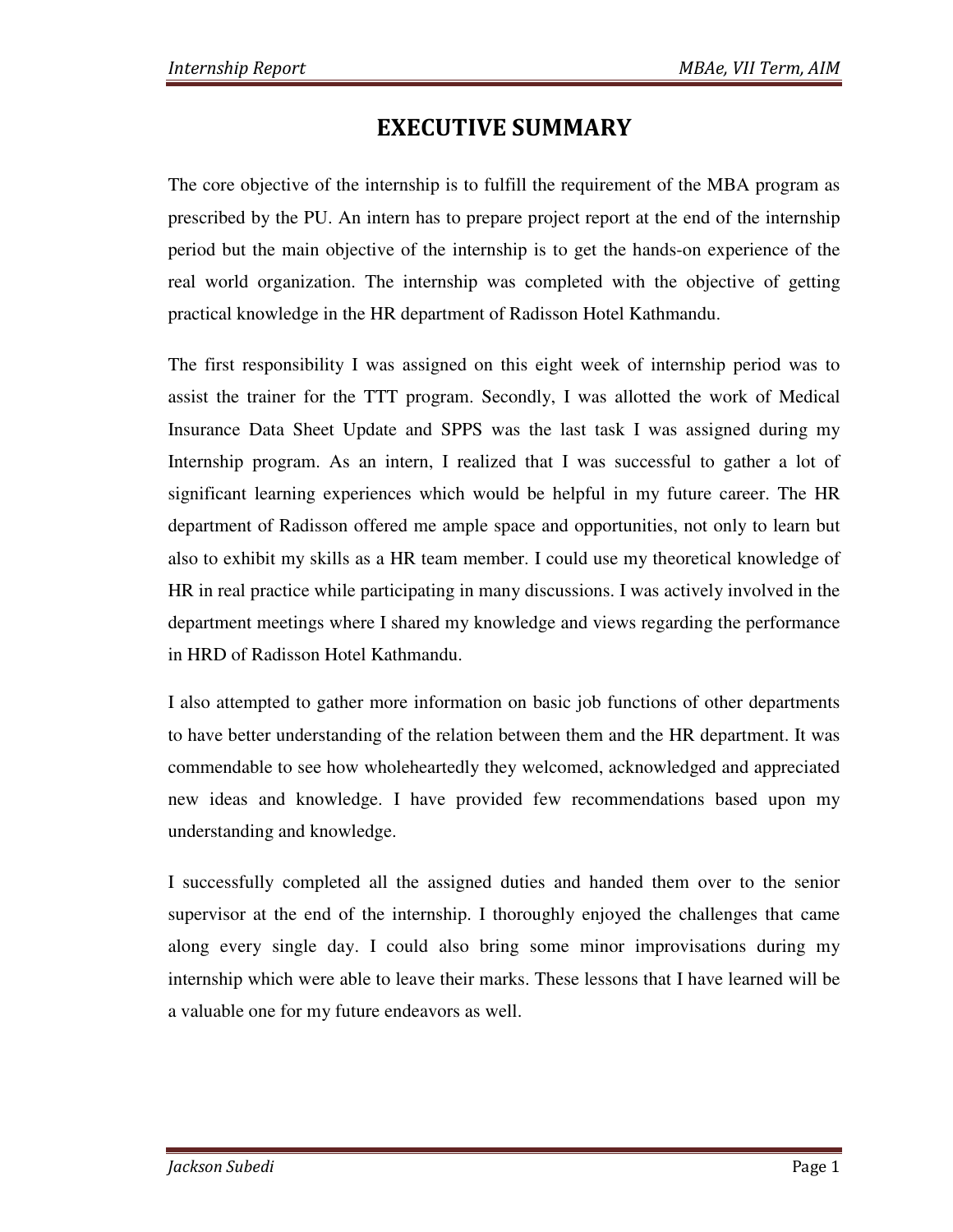## CHAPTER I: INTRODUCTION

## 1.1 Background

ACE institute of management is the conscientious learning center where students at different levels prepare to meet the challenges and opportunities of the  $21<sup>st</sup>$  century. It offers premier graduate program of Masters of Business Administration (MBA) which requires the students to complete a three credit hours of internship program. After the completion of internship, the students are required to prepare a project report on a topic relevant to the work they were assigned during the internship.

An intern has to prepare project report at the end of the internship period but the main objective of the internship is to get the hands-on experience of the real world organization. It also helps to develop the skills required to handle the day to day operation in an organization. This will allow the students to be prepared for the upcoming corporate challenges by experiencing real time working environment.

Upon subsequent research to find the best suitable organization to match both my major and area of interest, I selected the HRD of a five star hotel supremely known for its well defined quality services- Radisson Hotel Kathmandu. This internship program was approved by Ace Institute of Management, affiliated to Pokhara University (PU).

### 1.2 Objectives

The Faculty of Management, PU has its ultimate objectives of preparing students for professional pursuits of business, industry and government. The core objective of the internship is to fulfill the requirement of the MBA program as prescribed by the PU. Apart from this, the internship was completed with the objective of getting practical knowledge in the HR department of Radisson Hotel.

More specifically, the objectives of the internship were as under:

• To gain practical experience of the jobs carried out in the HR Department of Radisson Hotel.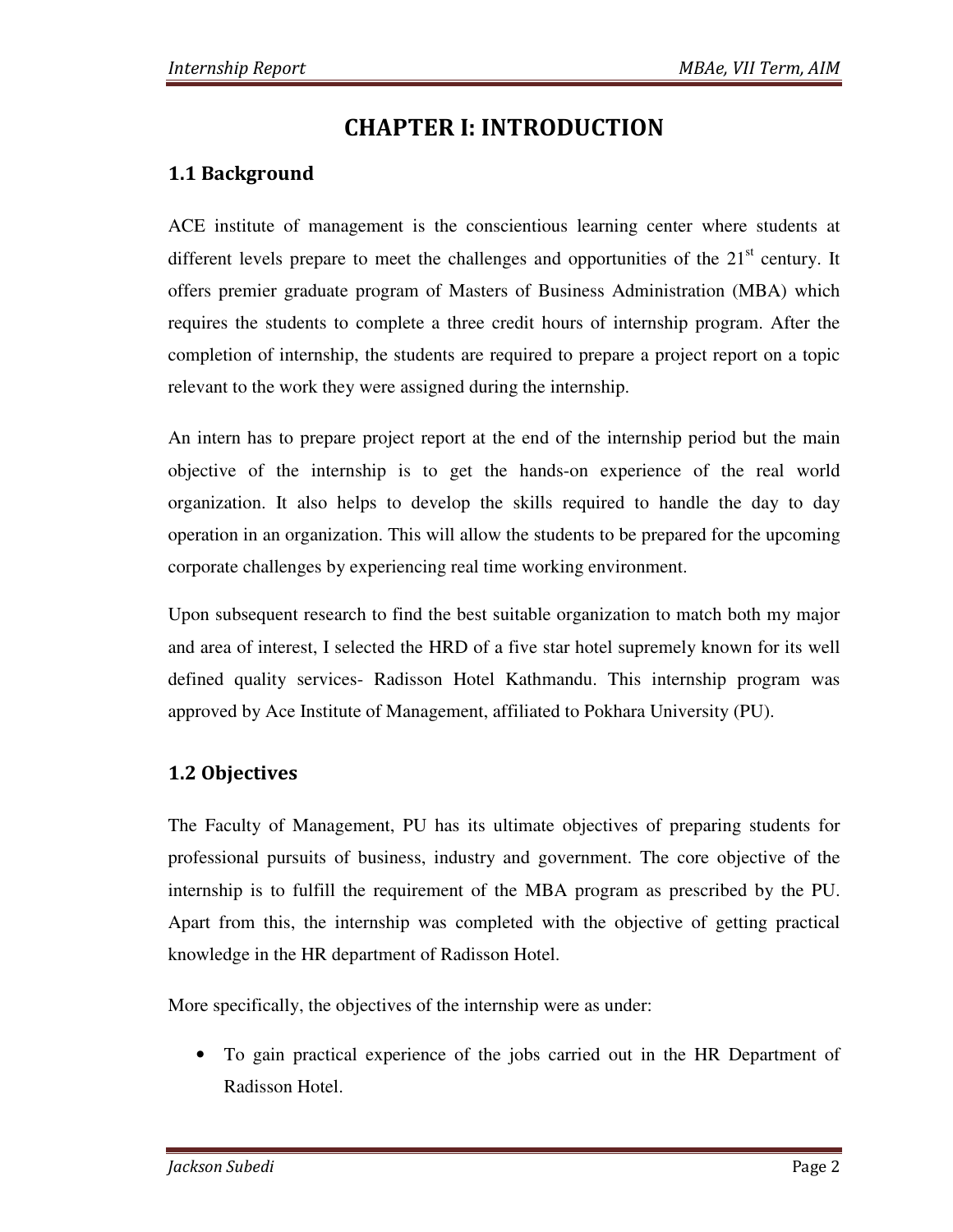- To compare the theoretical knowledge of HR with the practical experiences carried out at the 5 star Hotel.
- Clarify personal interests, skills, and competencies, and their implementation toward development of career goals.
- To gain ideas from the experienced people working for HR department.
- To understand the challenges faced by the HR department.
- To understand the different types of training provided to the employees.
- Development of personal standards of professional and ethical behavior required in the workplace.
- Assumption of responsibility for continued learning and professional development.

### 1.3 Details of Internship at Radisson Hotel

| <b>Radisson Hotel</b>                                                      |
|----------------------------------------------------------------------------|
| Lazimpat, Kathmandu, Nepal                                                 |
| Website: www.radisson.com/kathmandu-hotel-np/nepkathm                      |
| <b>E-Mail:</b> hr@radkat.com.np                                            |
| <b>Phone:</b> +977-1-4411818                                               |
| <b>Fax:</b> $+977-1-4411720$                                               |
| Intern / Trainee                                                           |
| Human Resource (HR)                                                        |
| 8 Weeks                                                                    |
| $9:00 \text{ am} - 5 \text{ pm}$                                           |
| <b>Name &amp; Designation of</b> Mr. Abhijeet Giri, Training Executive, HR |
|                                                                            |
|                                                                            |
| Name & Designation of Mr. Dhiroj Shrestha, Program Coordinator             |
|                                                                            |
|                                                                            |
|                                                                            |

#### TABLE 1: Details of Internship at Radisson Hotel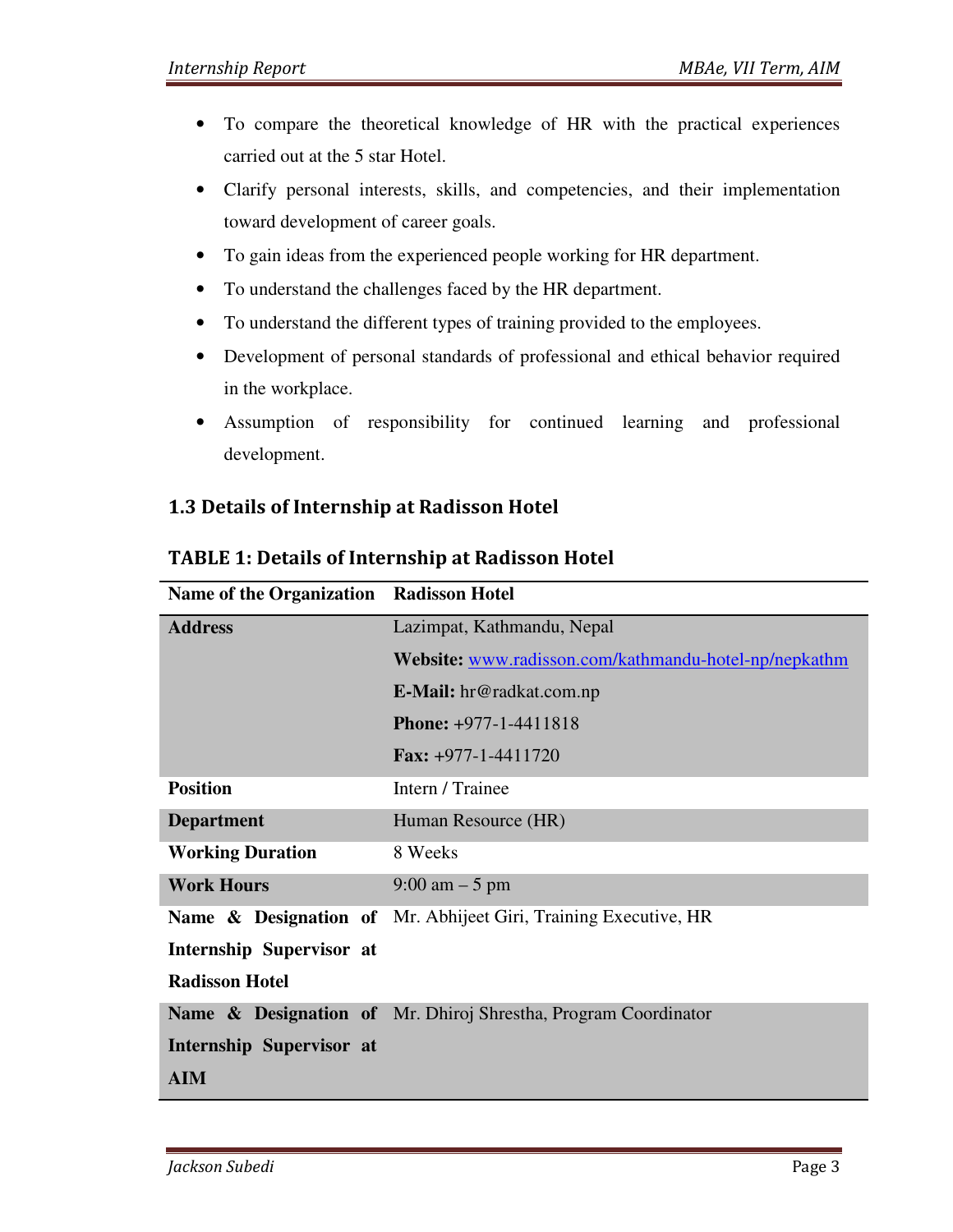## 1.4 Introduction of Radisson Hotel Kathmandu

## 1.4.1 Background of Radisson Hotel Kathmandu

One of the world's fastest-growing upscale hotel companies, Radisson Hospitality Worldwide operates, manages and franchises deluxe plaza hotels, suite hotels, hotels, inns and resorts worldwide. Radisson also is the parent of Radisson Seven Cruises, which operates and manages deluxe cruise ships worldwide. Radisson's goal is to become the world's most valued hotel brand by providing superior business delivery and services in management, marketing and training.

Radisson has more than 360 properties representing over 76, 000 rooms in 39 countries. Radisson is located in Canada, Mexico, United States, South America, Australia, Europe, China, Japan, Thailand, India to name a few. Radisson is also the first U.S based Hotel Company in Russia.

Radisson Hotels is named after Pierre Esprit Radisson. A unique individual who was an explorer, adventurer, fur trader, soldier, and merchant who lived between the years of 1630-1710. He was the first known white man to enter the wilds of the Upper Mississippi area. Radisson is the man whose name today stands for a collection of unusually fine hotels.

Originally, the first Radisson hotel was built in downtown Minneapolis in 1909 at a cost of \$2 million. It soared to a magnificent 17 stories above the young city's skyline. All room rates were \$2.50. Ninety-five percent of its 350 rooms had baths and running water. It had its own candy factory, several restaurants and private dining rooms and a furniture shop that built and repaired all its furniture. Radisson quite naturally became the social center of the city.

The Radisson Hotel Kathmandu, the flagship hotel for Radisson Hotel in Nepal, made its debut in November 1998. Centrally located land mark building at Lazimpat Kathmandu, adjacent to the Royal Palace (present Ministry of foreign affairs) and surrounded by many of the embassies and consulates, is ideally suited for business or leisure travelers.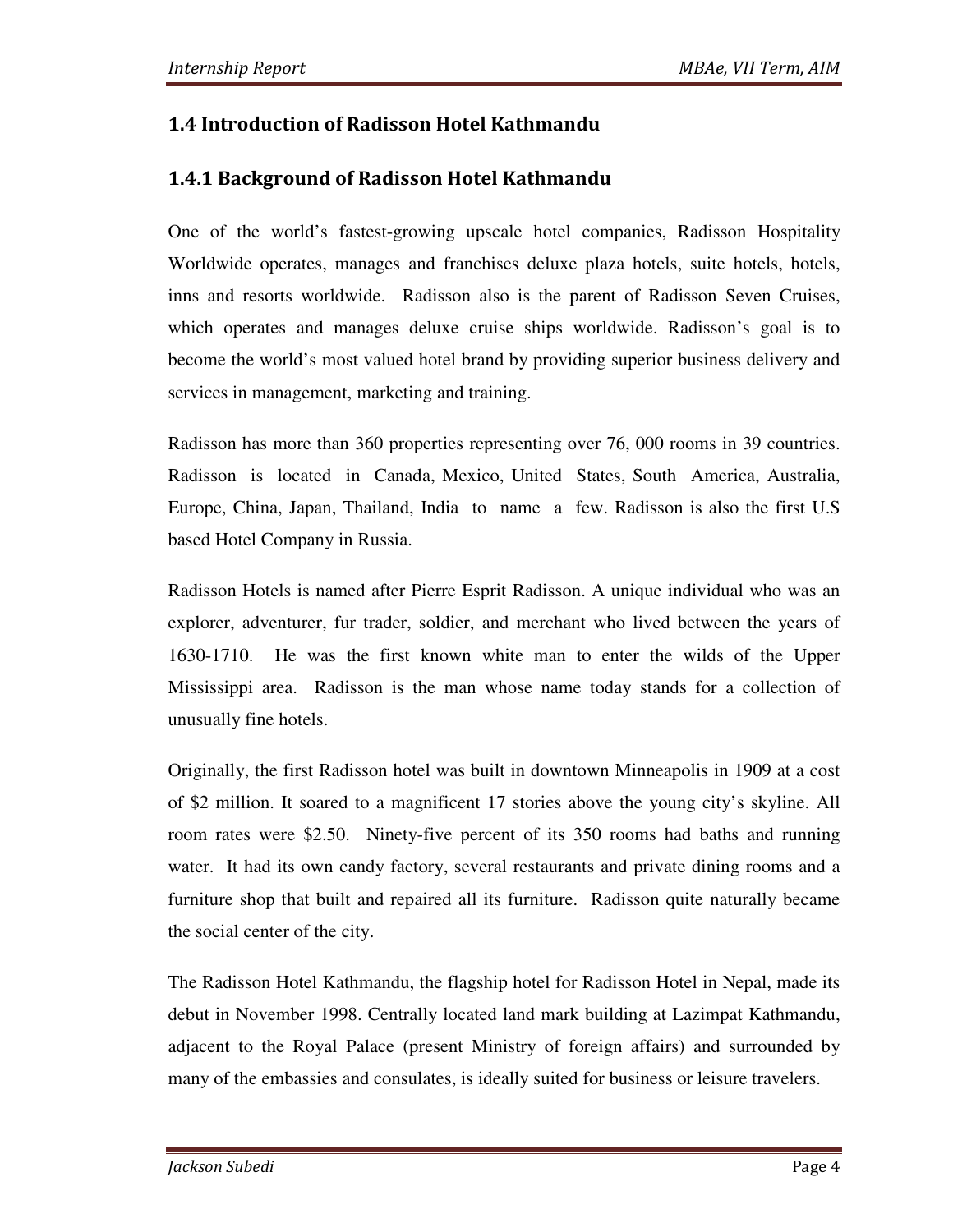#### 1.4.2 Mission of the organization

Radisson Hotels world- wide believes it will attain success by achieving this mission:

*"To provide Genuine Hospitality to our guests at every point of contact."*

*"To build relationships valuable with our customers, owners, employees andpartners, by developing and operating: Great Places, For Great People, To Provide Great Hospitality, And Deliver Great Results"* 

Radisson knows that what make up the Brand of Radisson are relationships-Relationships with its owners and operators, employees and travelers. Radisson also knows the importance of having those relationships built on mutual trust and respect. When that happens, people can do their best work and have fun!

Radisson Hotels will achieve success by being the first choice of: Owners, Guests and Employee – you!

The "Triangle of Excellence" provides a model philosophy. Radisson Hotels World-Wide will exceed the expectations of:

*Owners:* By expanding our company and increasing the return on their investment in Radisson

**Guests:** With "Yes I Can!" Service and superior value

*Employees:* By promoting respect, professional development and recognition.

The triangle represents a delicate balance between three groups of people. Every business decision that is weighed against the effects it will have on these three groups of people. If Radisson focuses too much energy and time on one of the legs of the triangle, the triangle will fall over and we will not be successful.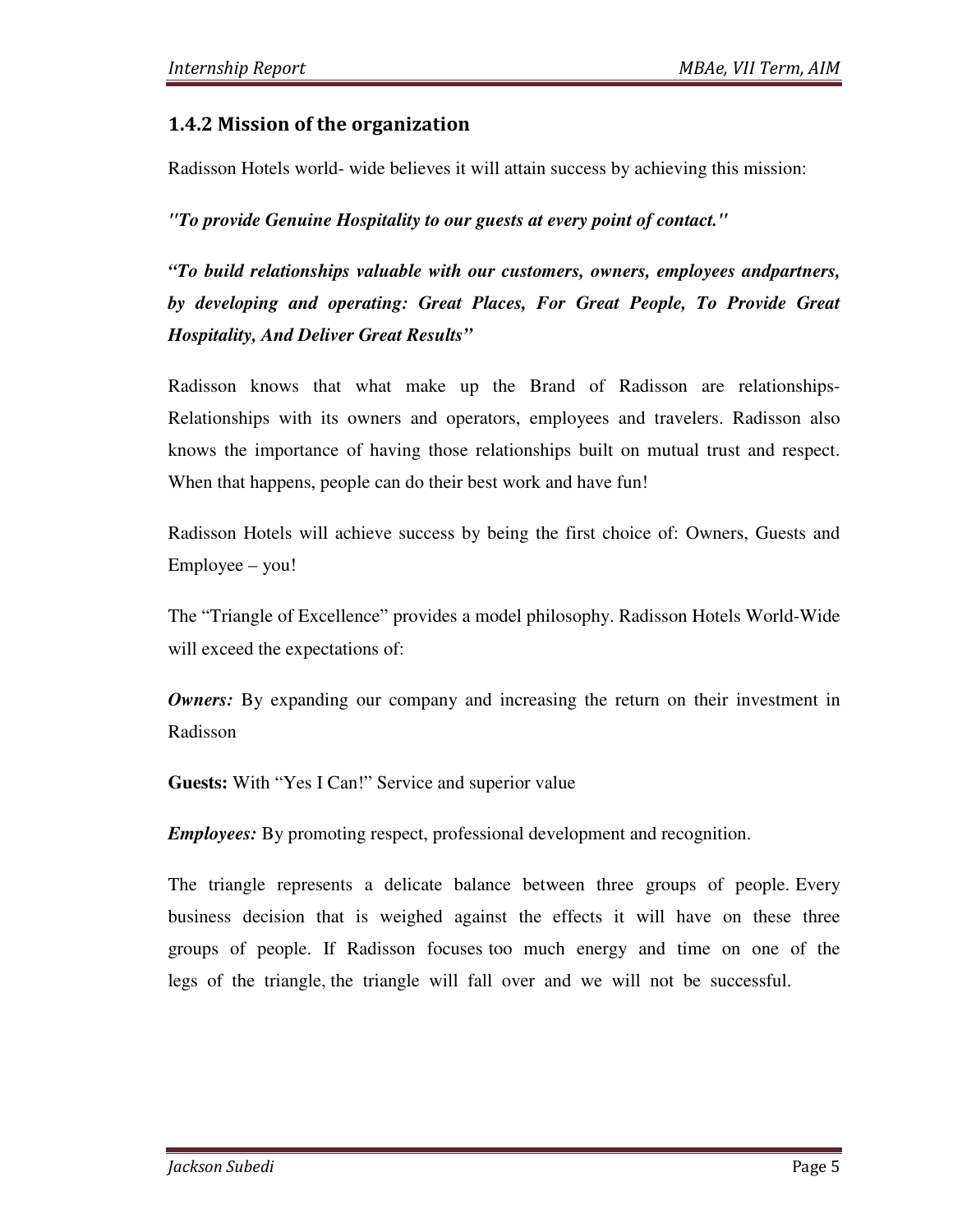#### 1.4.3 Vision of the organization

The RADISSON VISION describes what the organization wants to be for its owners, guests, and you. Radisson vision is:

*To be the most RESPECTED hotel brand in the world, in which we are:* 

- *Trusted by our travelers-for our consistent quality, reliable service and genuine hospitality.*
- *Respected by owners and operators-for the strength of our brand and our ability to build value in hotels and to drive revenues.*
- *Sought out by employees-because of our reputation for innovation, for opportunities within the company and our culture, which creates a, positive work environment.*

### 1.4.4 Radisson's Goal

Radisson's goal is to clearly communicate performance in expectations to employees which is the distinctly positive difference Radisson's guest experience. It's exemplary hospitality that brings guests back. It's proactive customer service and a positive attitude for success.

### 1.4.5 Radisson Customer Service Philosophy

Radisson Hotels Worldwide successfully leads the hospitality industry with a winning attitude. We call it "Yes I Can!" It's all about winning and building customer loyalty by anticipating our guests' needs and exceeding their expectations. "Yes I Can!" motivates employees and keeps you focused on providing exceptional personalized service for guests.

### 1.4.6 Yes I Can!

THREE PRINCIPLES OF "YES I CAN !"

**1. Show a "Yes I Can!" attitude:** A "Yes I Can!" attitude is a positive attitude. It's your way of telling guests, "Yes I want to help you."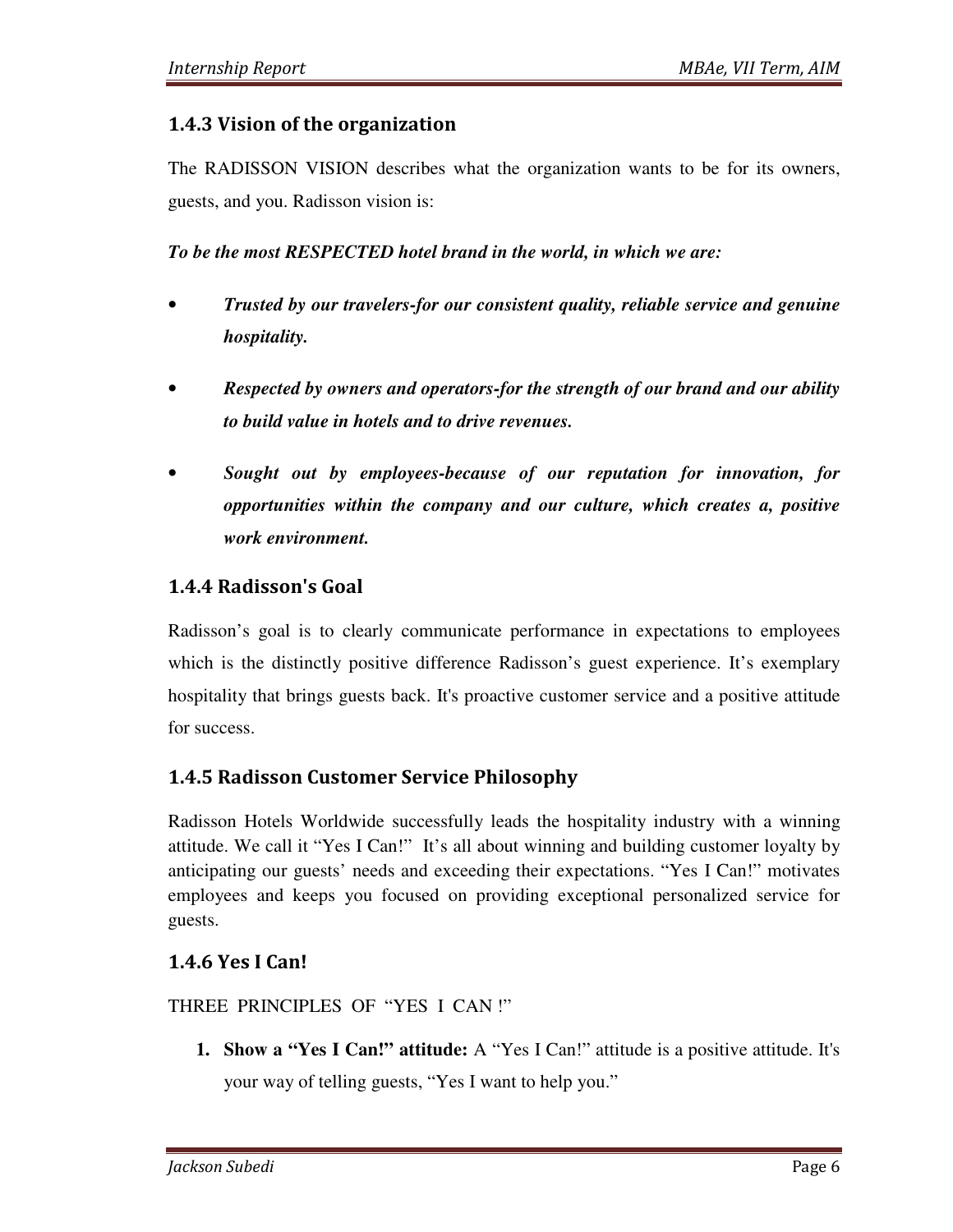- **2. Take personal responsibility:** This means that when you start something, you see it through to the end. It's our way of telling guests, "I will do everything to make your stay with us exactly what you want it to be."
- **3. Use teamwork:** As a Training Manager at one Radisson hotel puts it, "Teamwork accomplishes what individuals cannot accomplish". Working together is your way of telling guests, "We're all here for you".

#### SIX "YES I CAN !" SERVICE STANDARDS

- **1. Anticipate needs:** Don't wait for guests to ask for help or service. Pay attention to guests to see what they need. Then make suggestions or offer to help.
- **2. Give personal attention:** 
	- a. Look at the guests when you talk with them.
	- b. Smile and show guests your friendly, ready-to-help face.
	- c. Learn and use guests name whenever possible.
	- d. Wear your name badge so guests can call you by name.
- **3. Show guests that you appreciate them:** Greet guests with a friendly "hello" whenever you see them. And when you see guests checking out of the hotel, thank them for staying and invite them to come back soon.
- **4. Go beyond what's expected:** Look for ways to pleasantly surprise guests. For instance, if a guest asks where he or she can find a newspaper, offer to bring one to the guest.
- **5. Offer alternatives:** If you can't do something a guest requests, tell the guest what you can do instead. You might say, "I'm sorry, we've sold all of the cheese cake. But I can bring you a slice of chocolate cream cake or freshly baked apple pie instead.

#### **6. Check satisfaction:**

a. Ask guests how they're enjoying their stay. "Here are the extra towels you asked for, Mr.Encik Ismail. How are you enjoying the hotel so far?"

b. Ask guests what you can do to serve them better. "I see you're back for another visit, Mr. Cruise. Is there anything we can do for you this time that we didn't do last time?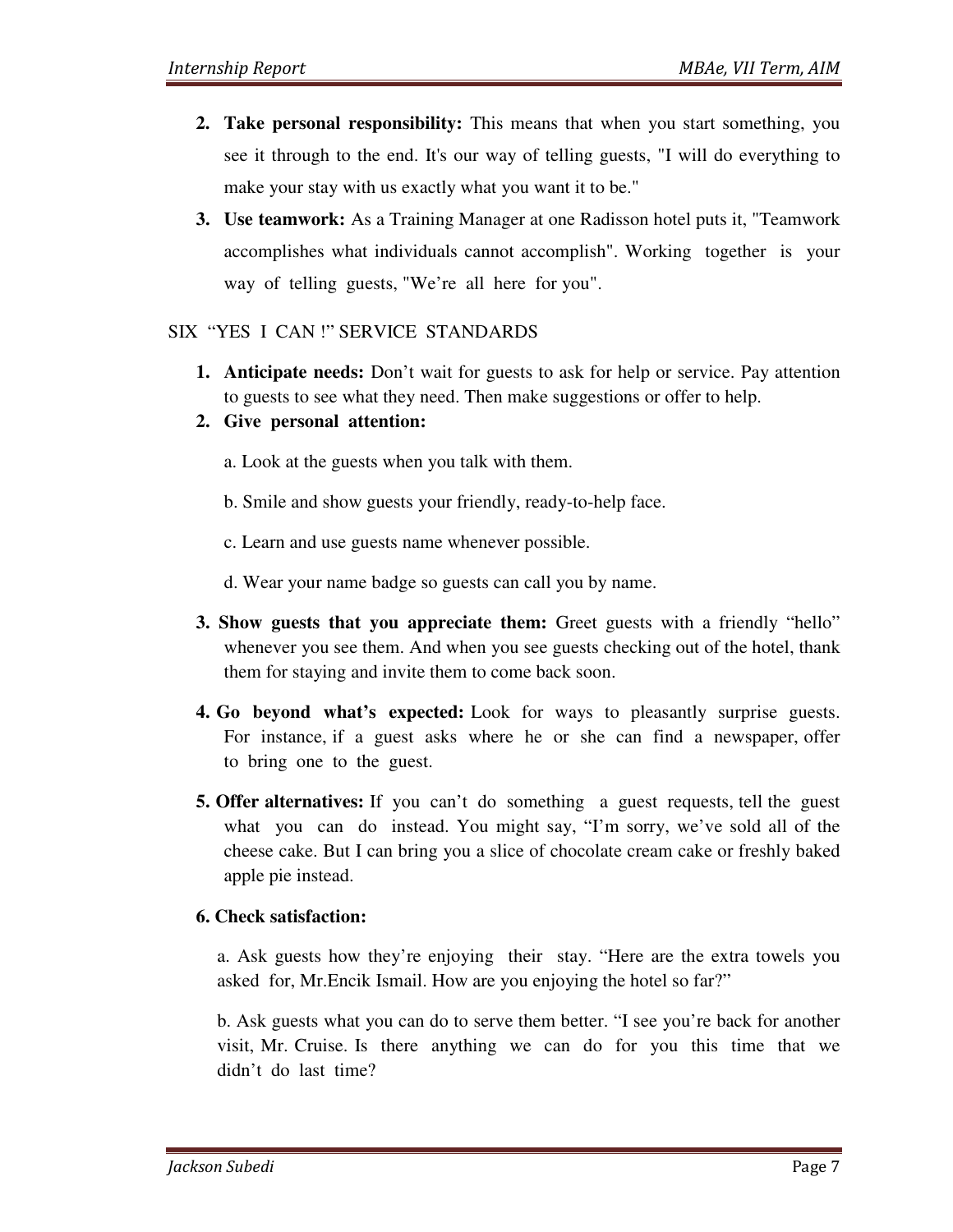### 1.4.7 The Company

The Radisson Hotel Kathmandu, a 5-star category hotel, is owned by Oriental Hotels Ltd. and operated by the Radisson Hotels & Resorts World-Wide and headquartered in Minneapolis, Minnesota, USA.

Radisson Hotel Corporation manages a franchise of a wide range of hotels, resorts, inns and cruise ships worldwide.

The company is governed by Board of Directors, comprising 7 members as shown in Table 2 below:

#### TABLE 2: Board of Directors

### **BOARD OF DIRECTORS**

| MR. GOVINDA DAS SHRESTHA   | <b>CHAIRMAN</b>                |
|----------------------------|--------------------------------|
| MR. B.K. SHRESTHA          | <b>MANAGING DIRECTOR</b>       |
| MR. ANIL DAS SHRESTHA      | <b>JOINT MANAGING DIRECTOR</b> |
| MRS. SUBHADRA SHRESTHA     | <b>DIRECTOR</b>                |
| <b>MRS. MISHU SHRESTHA</b> | <b>DIRECTOR</b>                |
| MR. SUNIL SHRESTHA         | <b>DIRECTOR</b>                |
| MR. UPENDRA RIJAL          | <b>DIRECTOR</b>                |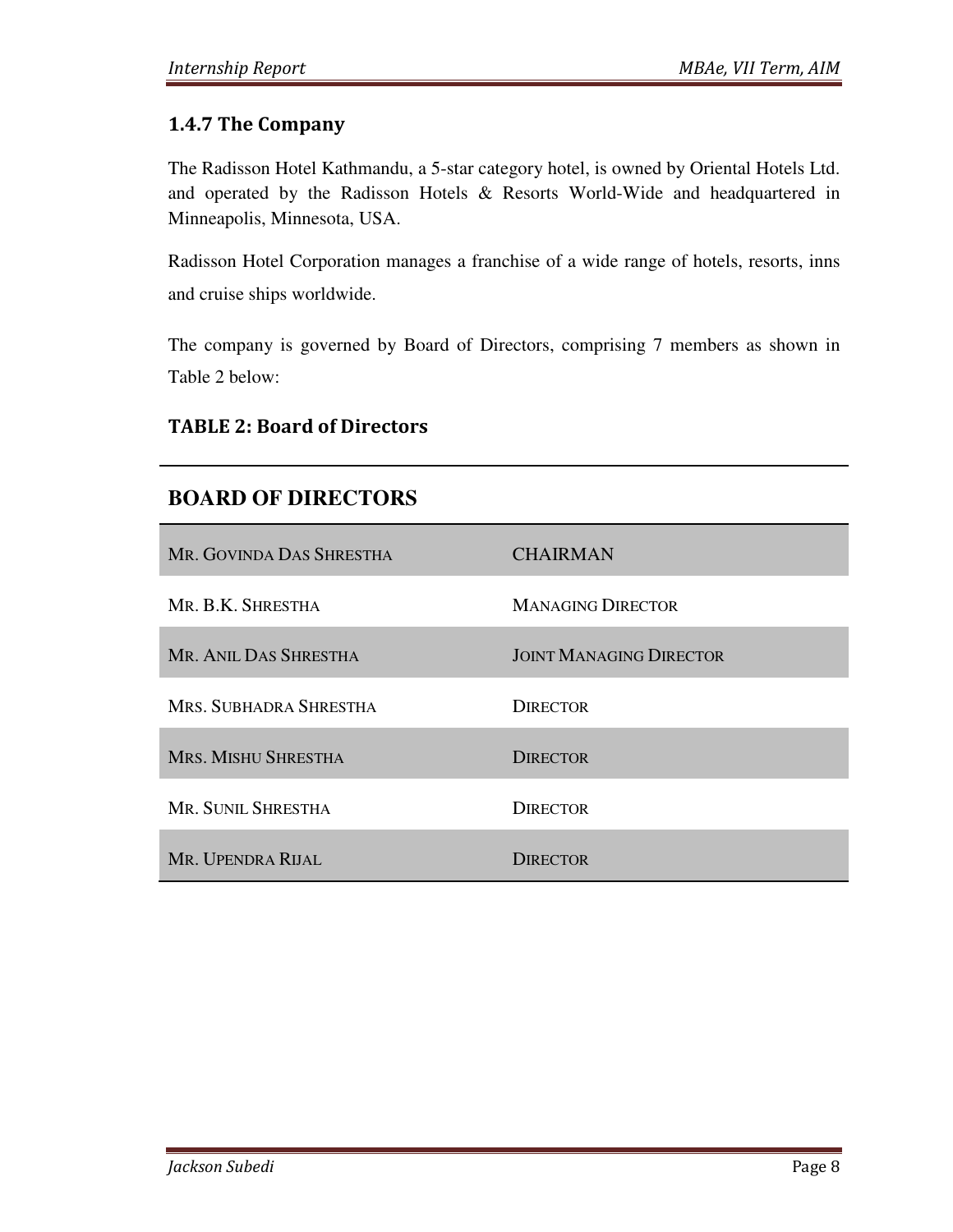### 1.4.8 HR Department Structure

The HR Department structure of Radisson Hotel is shown here:

## Figure 1: HR Department Structure 1: HR



### 1.4.9 Area of Operation

During the eight weeks of internship period in the organization as an intern, I decided to work under HR Department where I could learn some important aspects of HR functions and understand the corporate culture of a five star hotel and also bring in some fresh ideas and understand the corporate culture of a five star hotel and also bring in some fresh ideas<br>to the department. My specialization in MBA being HR, for obvious reasons I took up internship in HRD. I was fortunate enough to have the opportunity to do the internship program in such a well staffed organization.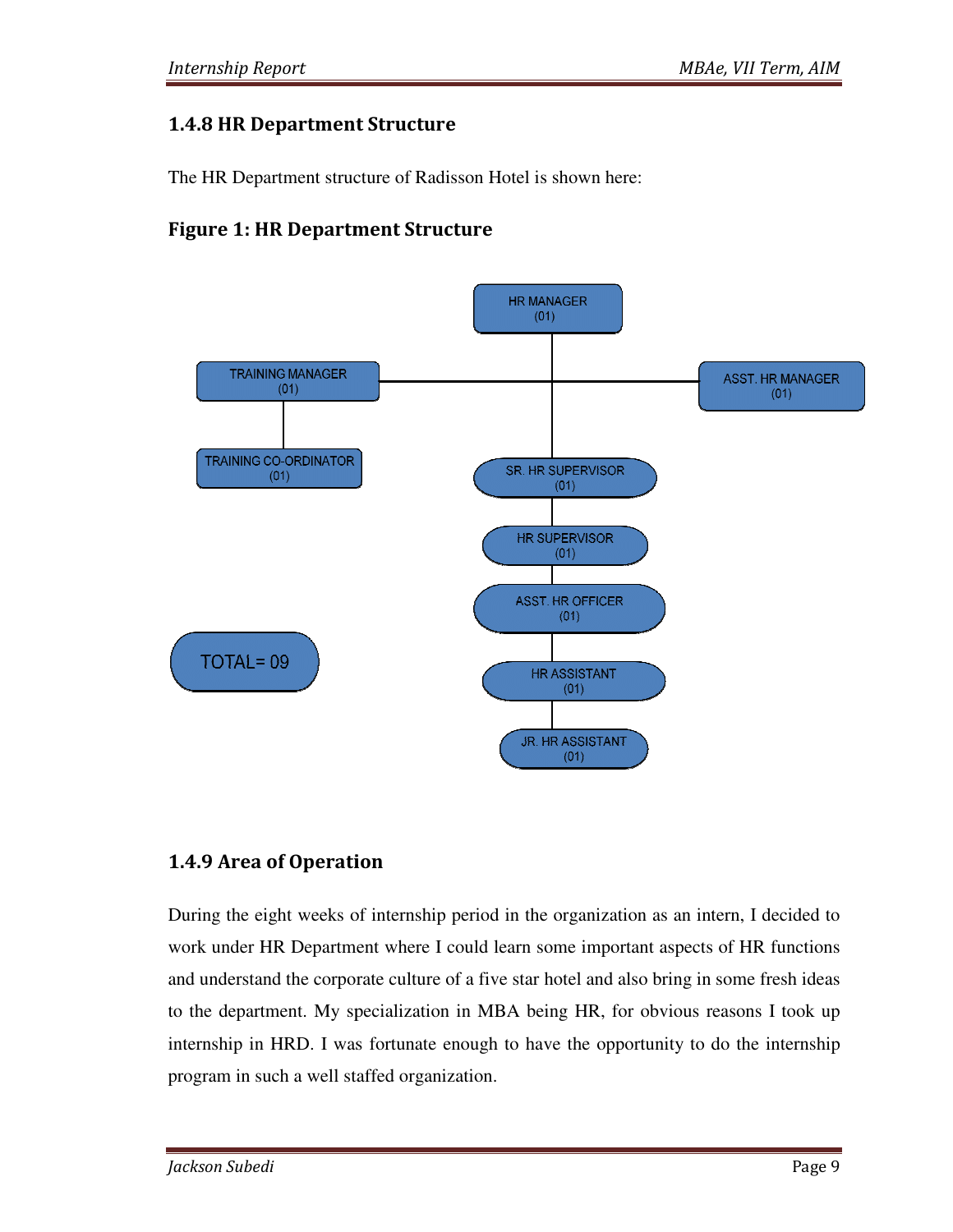#### **Human Resource Department**

The Human Resource Department has broadly classified the functions into two topics of What We Believe and What We Do.

#### **What We Believe**

We believe in professional hospitality service for profit. Our Human Resources philosophy is to provide employee recruitment and retention programs which produce optimum employee satisfaction and performance. We are enablers that support people in reaching their full potential by giving managers and employees the tools to develop and succeed in their roles.

#### **What We Do**

- **1.** HR representatives initiate partnerships with all managers and supervisors of the hotel in order to serve all parties in the best interest of the hotel.
- **2.** HR representatives have a coaching role to all employees, without creating "The doctor is in" syndrome. Thus, our role is always to go to the source of the issue, while limiting our role as counselor.
- **3.** The Corporate HR and Legal staff are resources to consult when confronted with issues, or when outside feedback may be seen as beneficial.
- **4.** HR Representatives should develop business strategies that are in alignment with the hotel's objectives, by focusing on all aspects of the human asset.
- **5.** HR Representatives should be continuously improving the HR practices of the hotel, by keeping a pulse of the hotel's culture as well as being aware of what is current in our industry.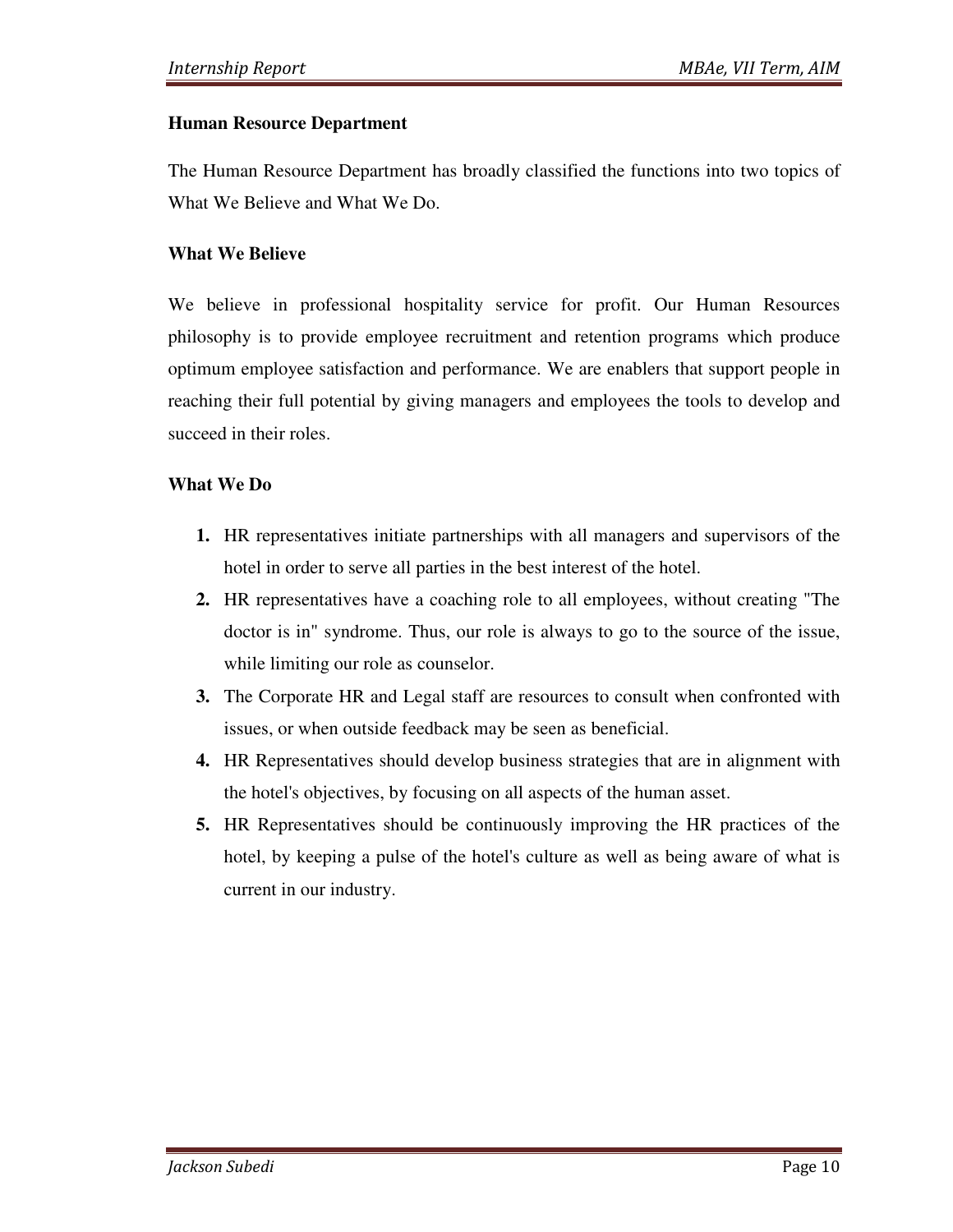## CHAPTER II: ACTIVITIES UNDERTAKEN

**2.1 Activity:** Staff Product Purchase Scheme (SPPS), Medical Insurance Data Sheet Update, Assist for "Train The Trainer (TTT)" training program.

The first responsibility I was assigned on this eight week of internship period was to assist the trainer for the TTT program. Secondly, I was allotted the work of Medical Insurance Data Sheet Update and Staff Benefit Program was the last task I was assigned during my Internship program.

## 2.1.1 Introduction

The HR Department deals with the management of people within the organization. The department is responsible for attracting employees, designating them in their positions and ensuring their performances. All the employees' record is retrieved from the System for Time and Recording (STAR) and is updated every day. The attendance, annual leaves, casual leaves, sick leaves, complimentary leaves etc. are also updated on a daily basis into the system. There are various activities in the HRD that make the Senior Assistant and Senior Supervisor occupied the entire day. HR also handles the Intra Department trainings, Supervisor Trainings, TTT trainings and employee orientation & trainee orientation programs. Medical Insurance file is updated once in every year. SPPS (Staff Product Purchase Scheme) had its first ever commencement this year at my presence. In this scheme, employees with at least a complete year of tenure could purchase any products listed by the two dealers in an annual installment basis.

### 2.1.2 TTT – Train The Trainer

This training is provided to the selected head / supervisor / executive of all the departments. It is a three day workshop designed to teach each participant the effective methods and techniques of training. Each trainee is provided with a full day of team building games and lecture on how to train the employees / coworkers / subordinates. During this training, each individual has to prepare a training module and provide training to the co-trainees where they would share the ratings of their trainings. Day two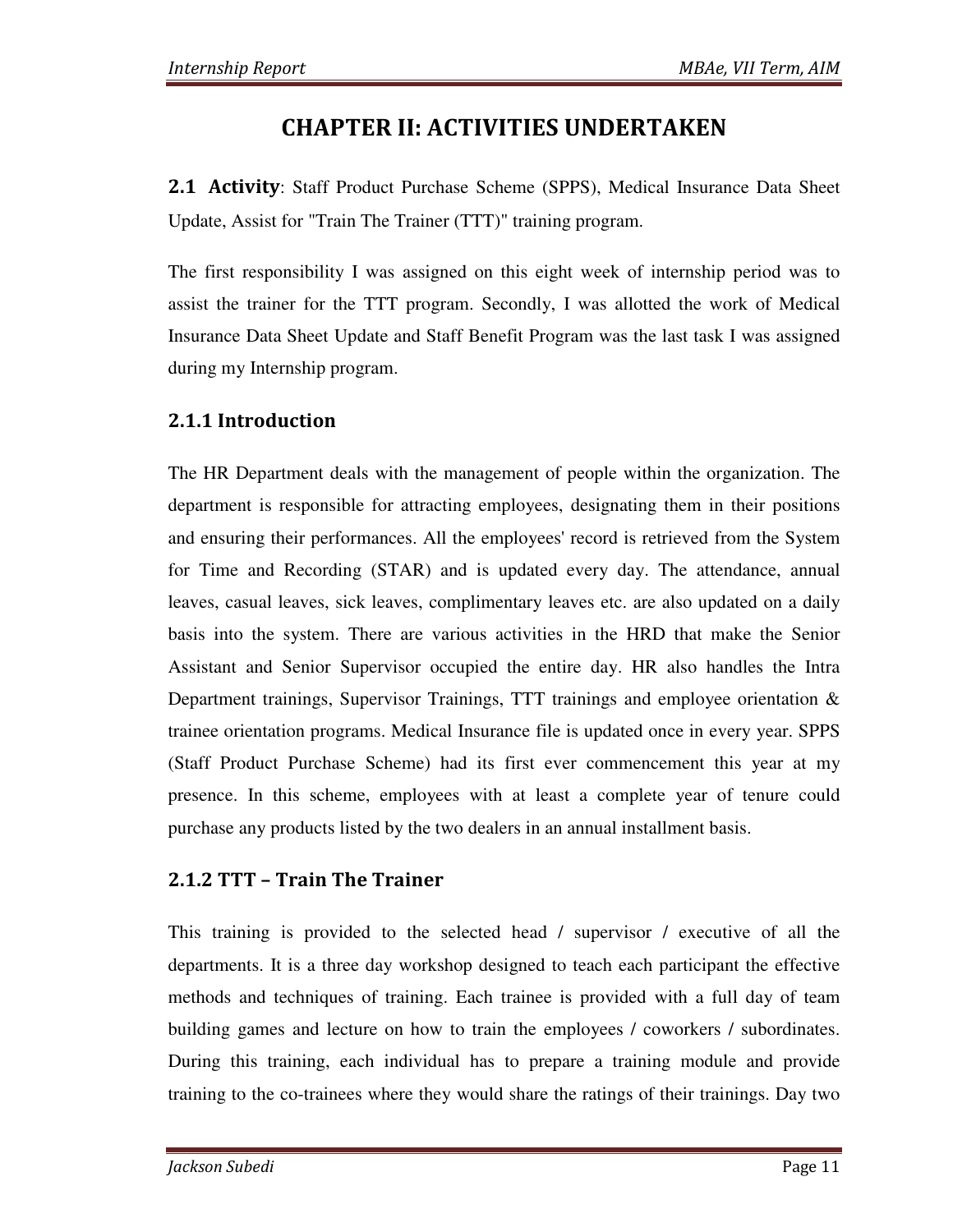and day three are used for these individual practice trainings. Each trainee is required to provide three trainings to their subordinates of their department within a month in order to get the certificate of completion of "Train The Trainer" program. After the completion of this training, HR department monitors and ensures that the newly trained trainer provides his/her subordinates with the training on a regular basis. I was principally responsible only in arranging all the required resources for the trainings and assist the trainer. However, I also got an opportunity to attend the training in my own initiative. I had to prepare a training module and train the same to the co-trainees. I was graded with the best ratings amongst all the co-trainees, which came as a pleasant surprise to me and everyone, which also broke the stereotypical perception about an intern who is generally regarded as a mere learner who has got nothing to offer. However, the trainers open heartedly appreciated and recognized my efforts, which was remarkable.

## 2.1.3 Staff Product Purchase Scheme (SPPS)

This is an employee benefit program which started from this year, during my internship period. I was responsible to coordinate with the staff members in order to fulfill the preliminary requirements of those interested to sign up for the installment scheme. This program was initiated by the HR Department and Employee Welfare Committee for employees' benefit. SPPS is the best possible program for the employees who wish to buy any product listed by two dealers on an annual installment basis. The products varied from a small CFL tubes to 42" LED Television to 300L Refrigerators. The scheme received an overwhelming response from employees and was very keen to have more of such programs in future. There were however some basic requirements of the program. First, they had to be a full time employee without any prior loans. Second, they should be a year less than the retirement age. I was responsible in filling up the form for all the interested employees who wanted to buy the product. The two dealers were Triveni Trade Pvt. Ltd. and Sagtani Exim Pvt. Ltd. They had an array of products like Vaccuum Cleaner, Washing Machine, Microwave Oven, CFL tubes, Gas Stoves, Gas Heater, Fan, TV, Cooler, Refrigerator, Mixer & Juicer, Radio FM etc. My role during the entire process was to make correct code entries of the products and correct price in the form. After all the forms were filled up, they were taken to the Finance Department for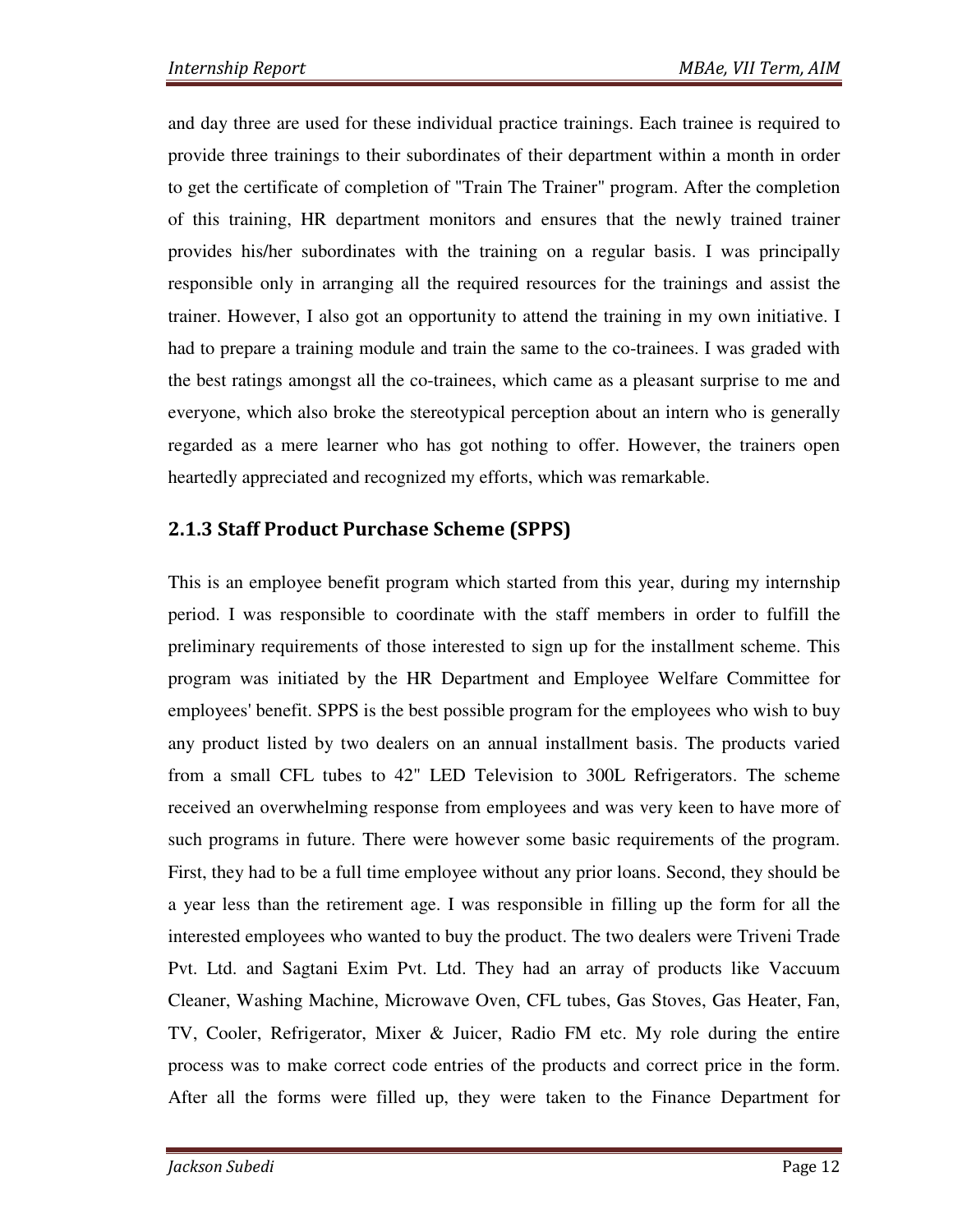verification. The Finance Officer checked all the validity of the employee data and signed the forms. The forms were forwarded to the Financial Controller for further approval. The forms were then taken to Welfare Committee for second signature of approval. At last the HR Managers signed the forms and completed the process of the first round of the program. One copy of the form from each employee was forwarded to the dealers which was the purchase order for them. Products were delivered to the Radisson Hotel within few days. The products were then distributed according to the signed form.

### 2.1.4 Medical Insurance Data Sheet Update

All the permanent employees are entitled for the Medical Insurance where an employee can claim Rs. 50,000/- to Rs. 125,000/- per year based upon the employees' position in the Organization. The medical insurance claim could be the reimbursement of the check up that an employee or family members of the employee undergo. The claim document should be attached with the claim form filled by the employee. The in-house doctor verifies all the documents for validity and signs the documents which are then processed for reimbursement. The documents are collected weekly and sent to the Finance Department for payment. The Medical Insurance Data Sheet is the record which contains all the information required by the Finance Department to re-check the document. Hence, all the update requests are collected and the data sheet is updated. I was responsible in updating the data sheet for all the employees. There were 404 employees in total where every data needed to be verified individually. The data contained Name of Employee, Date of Birth of Employee, Marital Status, Name of Spouse, Date of Birth of Spouse, Number of Children, Name of Children, Date of Birth of Children, Name of Father, Date of Birth of Father, Name of Mother, Date of Birth of Mother, Address and Contact Number.

#### 2.1.5 Outcome

Based on my eight week term as an intern, I realized that I was successful to gather a lot of significant learning experiences which would be helpful in my future career. The HR department of Radisson offered me ample space and opportunities, not only to learn but also to exhibit my skills as a HR team member. My contributions were well recognized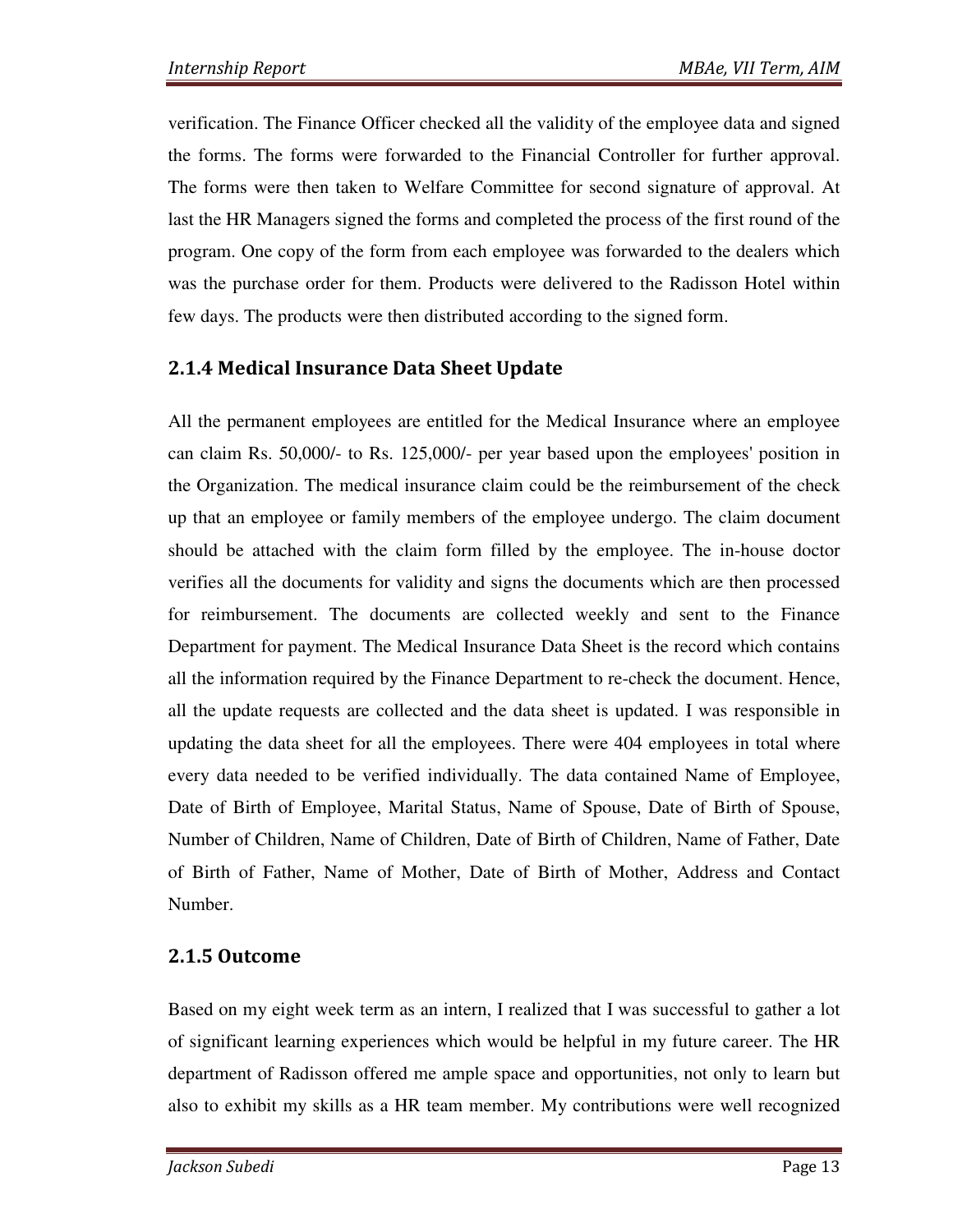by the organization. I successfully completed all the assigned duties and handed them over to the senior supervisor at the end of the internship. Medical Insurance Data Sheet Update was completed successfully where I tried to update the data to the best of my knowledge.

SPPS was also successfully conducted and the satisfied employees ordered more products than anticipated to fulfill their requirements. They also looked forward and requested for more of such schemes. I also well assisted the TTT which gave my work a lot of appreciations. As HRD is the department that connects all the departments of any organization, I was introduced to many department heads and seniors who gave me a wider spectrum of the organization. My assistance to some of the presenters using slideshows and PowerPoint proved to be a crucial support in many presentations.

### 2.1.6 Recommendations

There are few recommendations based upon my understanding and knowledge. They are:

- 1. TTT program should be a regular exercise in the Organization where other supervisor should also get the opportunity to enhance their skills.
- 2. More team building and cross departmental exercises should be introduced so that the departments can interact and come up with a better package product to fascinate the guests.
- 3. Medical Insurance Data Sheet lacks the correct format for recording dates. There has to be one format either Nepali (BS) or English (AD) to record the dates. Current practice confuses the recipient of the data. For E.g.: It is difficult to understand if  $4/1/2010$  is  $4<sup>th</sup>$  January, 2010 or  $1<sup>st</sup>$  April, 2010.
- 4. SPPS delivers products to the Hotels, however it might be costly to be brought home to those who live far from the Hotel. They are entitled to bear the expenses to take the product to their homes. Therefore, a provision like a (purchase) token or so can be introduced where an employee can get their deliveries done from the nearest dealer without having to bear the possible hassles. This will allow the employee to select and test the items, choose the color and save a lot on transportation. This also helps to reduce the work load on the HRD.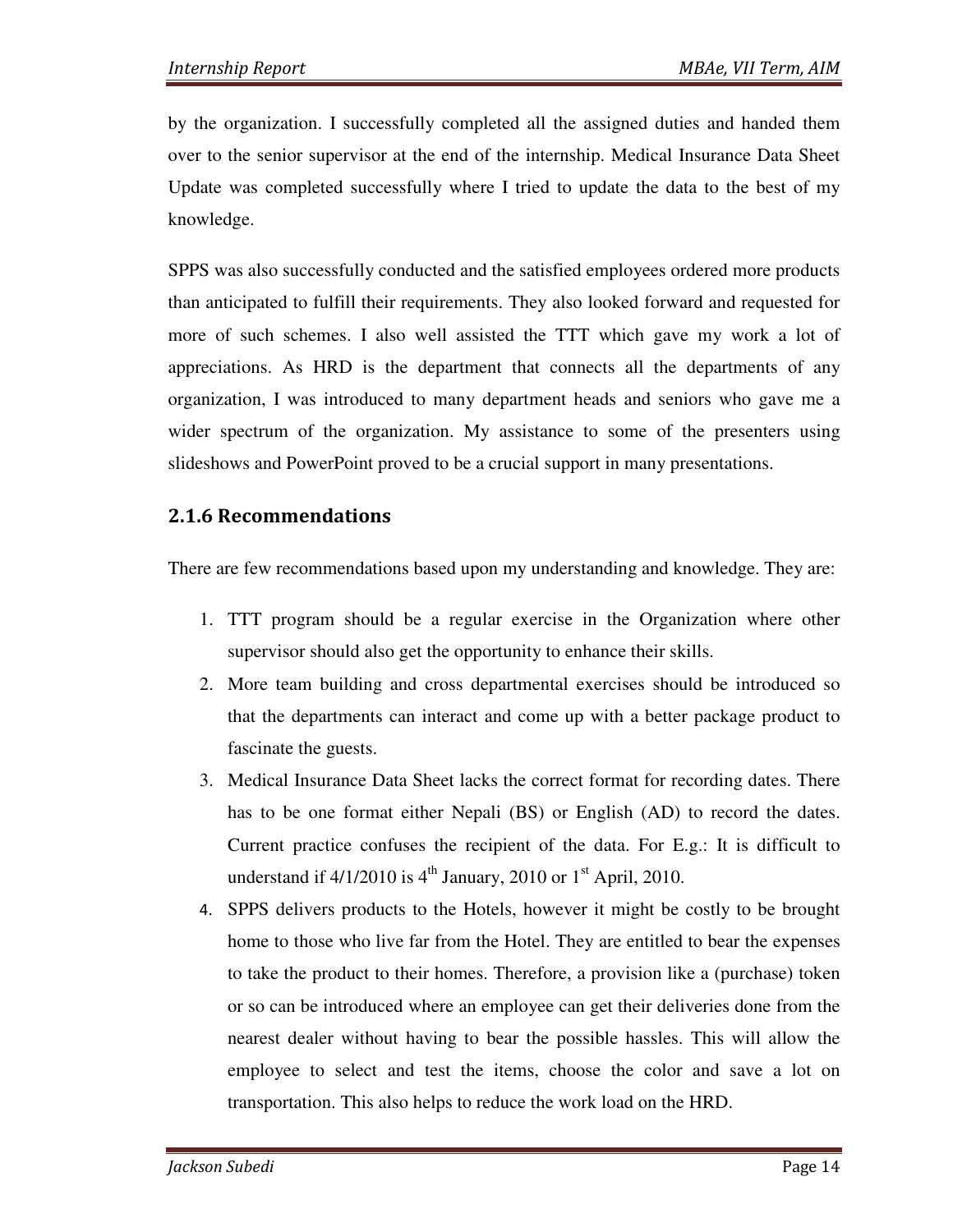### 2.1.7 Conclusion

My two years of working experience in organizations such as Standard Chartered Bank as Senior Assistant, Central Operations, Head Office, New Baneshwor, gave me a solid foundation to understand hardcore corporate culture. Therefore, I was quite prepared to blend in the department that carried huge responsibilities. And this eight week internship in HRD of Radisson Hotel has honed by understanding of HR in practice. It gave me an important exposure and an insider look of such a big organization. I could use my theoretical knowledge of HR in real practice while participating in many discussions. I was actively involved in the department meetings where I shared my knowledge and views regarding the performance in HRD of Radisson Hotel Kathmandu.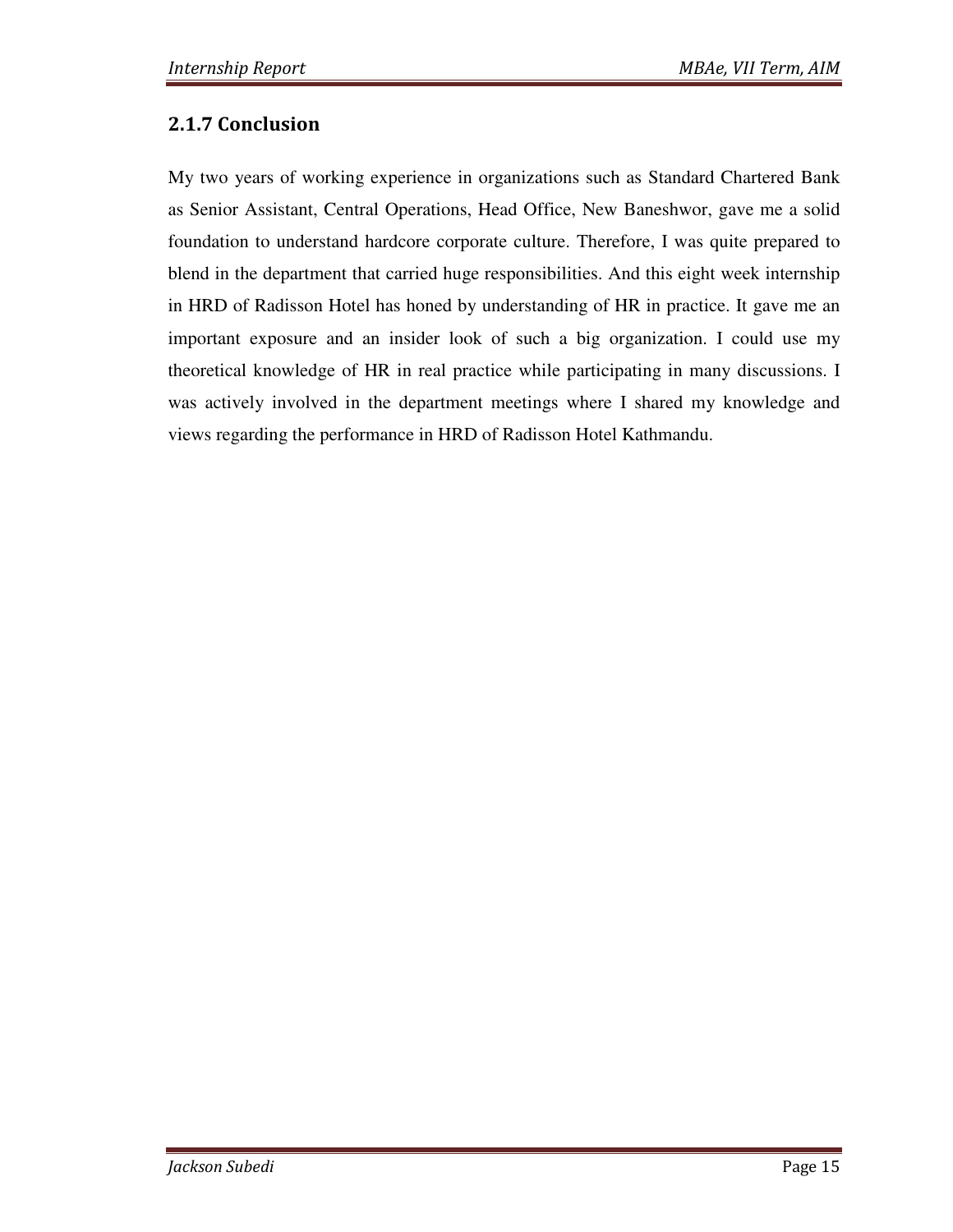## CHAPTER III: PROGRAM WORKPLACE RELATIONSHIP

The internship program was a truly rewarding experience. I encountered with real life HR activities and also received the opportunity to perform in those activities. My knowledge of HR was helpful to add new perspective while we gathered for department meetings. I witnessed the execution of all the HR functions in real life however I only had the theoretical knowledge about them which answered many "whys" of mine. It was commendable to see how wholeheartedly they welcomed, acknowledged and appreciated new ideas and knowledge. I also attempted to gather more information on basic job functions of other departments to have better understanding of the relation between them and the HR department.

The hotel offered a friendly and cooperative environment. Everyone in the HRD was occupied with their own routine work which I believe limited my learning possibilities. However, this internship has helped me to bridge the gap bet real life practice. My primary objective was to observe, evaluate and compare the relationship between the knowledge that I have gained in my MBA and workplace. This eight week internship has certainly helped me learn how tasks are performed in a workplace. However, some of the practices of the HR department during my internship raised my concerns.

If I am to highlight on the most significant aspect of my internship learning, then it would be the importance of communication. Good communication is crucial in any organization and it holds more importance in bigger organization with significant number of workers. It was quite surprising to see how the HR department of a hotel employing 404 workers lacked effective communication procedures. It was the biggest flaw the department had, so to say and I did learn a lot from the errors committed by the others. The junior HR personnel lagged tremendously behind when it came to effective communication. In this regard, it was hard to put my freshly acquired, updated academic knowledge into practice, yet I succeeded in learning many new things from this experience as well.

 As proverb goes, "a book cannot be judged by its cover", it is difficult to tell where an organization stands just by looking at its physical infrastructure unless you get into it.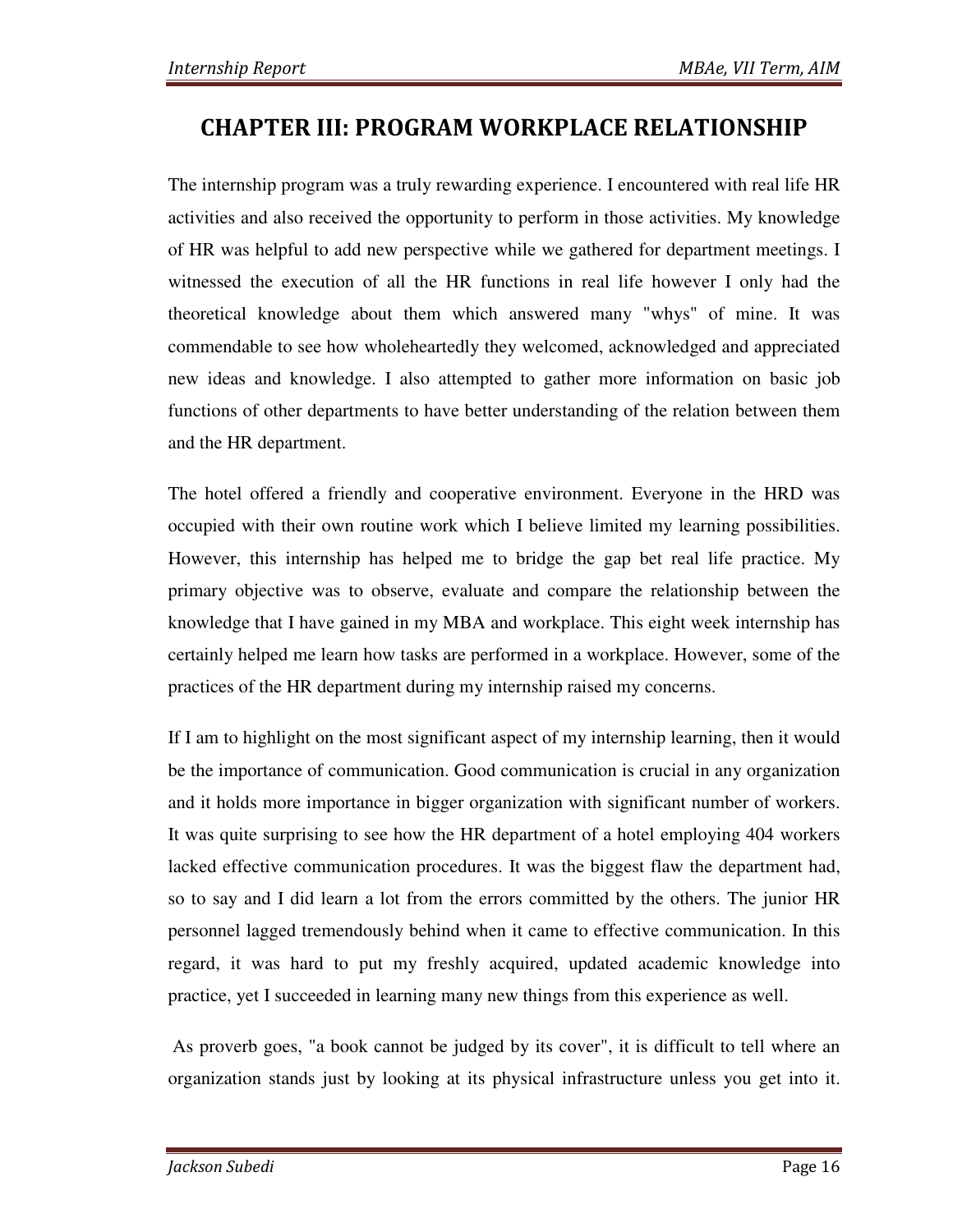And this experience has given me a rare opportunity to take a closer look at a workplace and understand the differences between the classroom knowledge and real corporate world. Naturally, in a country like ours, we certainly have a big gap between the bookish knowledge and the one earned from experience. It is extremely difficult for those to understand the real world without any prior working experience.

Our curriculum has provided us with an extremely relevant academic knowledge. All the academic learning may have not been applied in practice, I could still see the need of its implementation and how it could bring about positive changes to the HR department.

#### A. Organizational Behavior

Organizational Behavior (OB) is the study and application of knowledge about how people, individuals, and groups act in organizations. It interprets people-organization relationships in terms of the whole person, whole group, whole organization, and whole social system. Its purpose is to build better relationships by achieving human objectives, organizational objectives, and social objectives.

My previous work experiences had prepared me well to fit in an organization and understand their organizational cultures. So, I was prepared and started performing the very day I joined as it didn't take me too long to understand my responsibilities. I was impressed by the nice, welcoming ambience and even more with the friendly behavior of the coordinators which demonstrated that the HR department was successful in keeping a stress free working environment. They explained and fully assisted me to learn the different systems of the recording information of the employees. They were very patient with me; I needed to improvise because of which I made almost mistakes at all. The HR Development and Training Manager was very motivating and appreciative. My ideas, efforts and work were always acknowledged and appreciated. I was able to make an impression on the HR seniors by my technological knowledge which at times solved even some of the complex problems.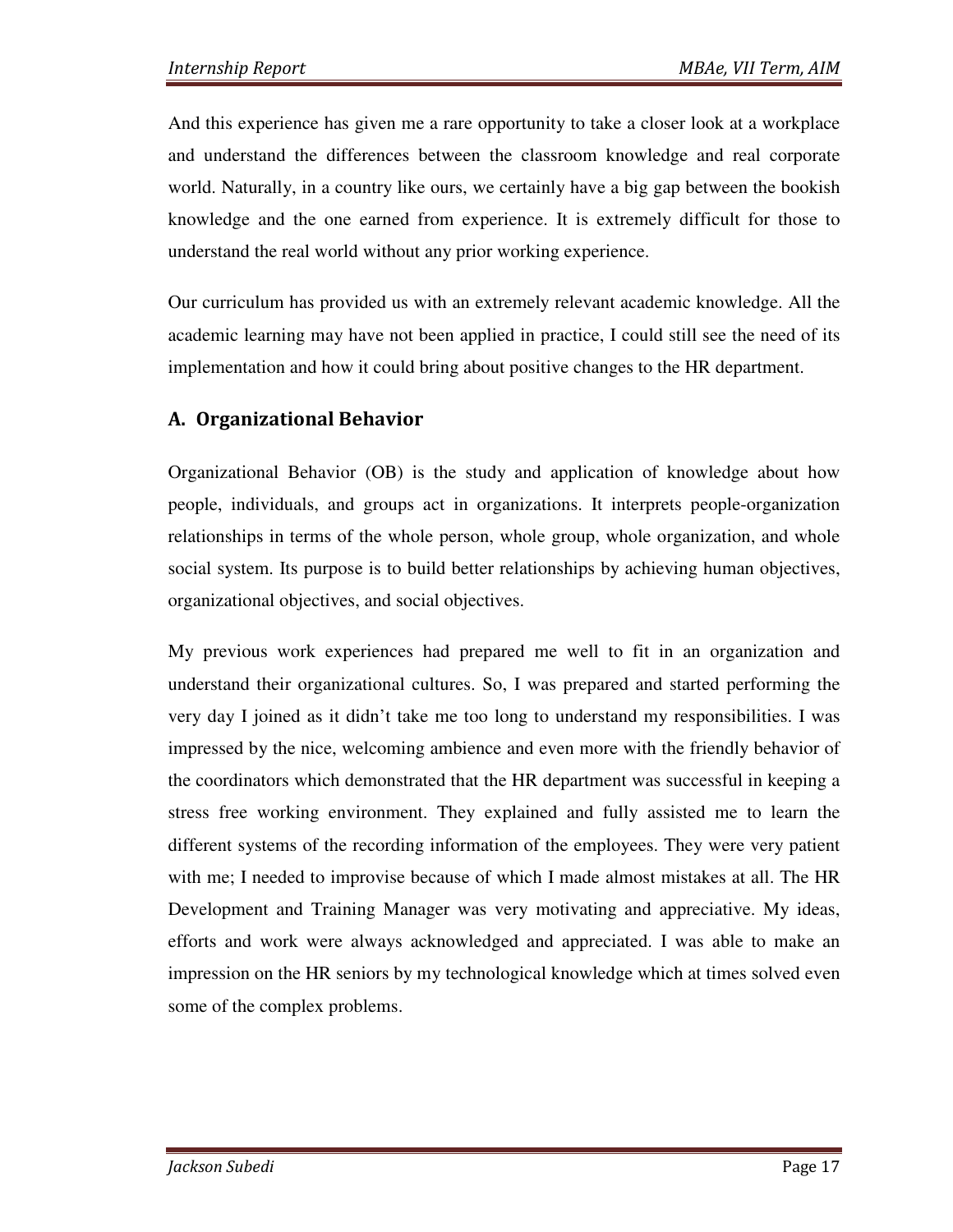### B. Managerial Communication

Effective communication is one of the key components of the HR in any organization, especially the hospitality business. And it becomes particularly more important for a five star hotel to have a good communication between the management and the staff will be passed down the line in the form of good communication between the staff and the customers. Also, it brings a more open and professionally relaxing working environment transforming employees into loyal and more competent staff members. Making sure that staff has all the 'tools of their trade' to do their job to the highest standards is however a two-way thing - employees have to communicate clearly and on time what they need, and management should listen and make sure they are well informed of all their staff's requirements and needs. So, if this exists in a workplace, then it creates a positive atmosphere and both the ends can communicate with each other with clarity perfectly which will encourage staff to give their best and always a little extra than they are capable of.

Working closely as a part of HR Department for eight weeks provided me with an opportunity to see the relevance of my academic knowledge and its practical implementation. Almost everything that we were covered in our curriculum, about verbal and non-verbal communication, customer services, telephone handling etc. were all extremely supportive during my internship. Likewise, I found myself more confident and better prepared to give presentations due to regular presentation we are supposed to do in our course. Thus, the various subjects taught by AIM by highly experienced faculty members proved unparallel and advantageous. This internship also helped me understand the level of my knowledge and its use in real life.

As the nature of internship is not to fill a position and function like an employee but is to make the best of the opportunity and gather as much as professional experience and knowledge as one can. And I believe, I did succeed to a great level to broaden my understanding, hone my skills and understand the practical relevance of my academic knowledge. It did create a lot of difficultly for me to comprehend the approach of the staff unions due to their limited or no interaction with the trainees and interns. Also, it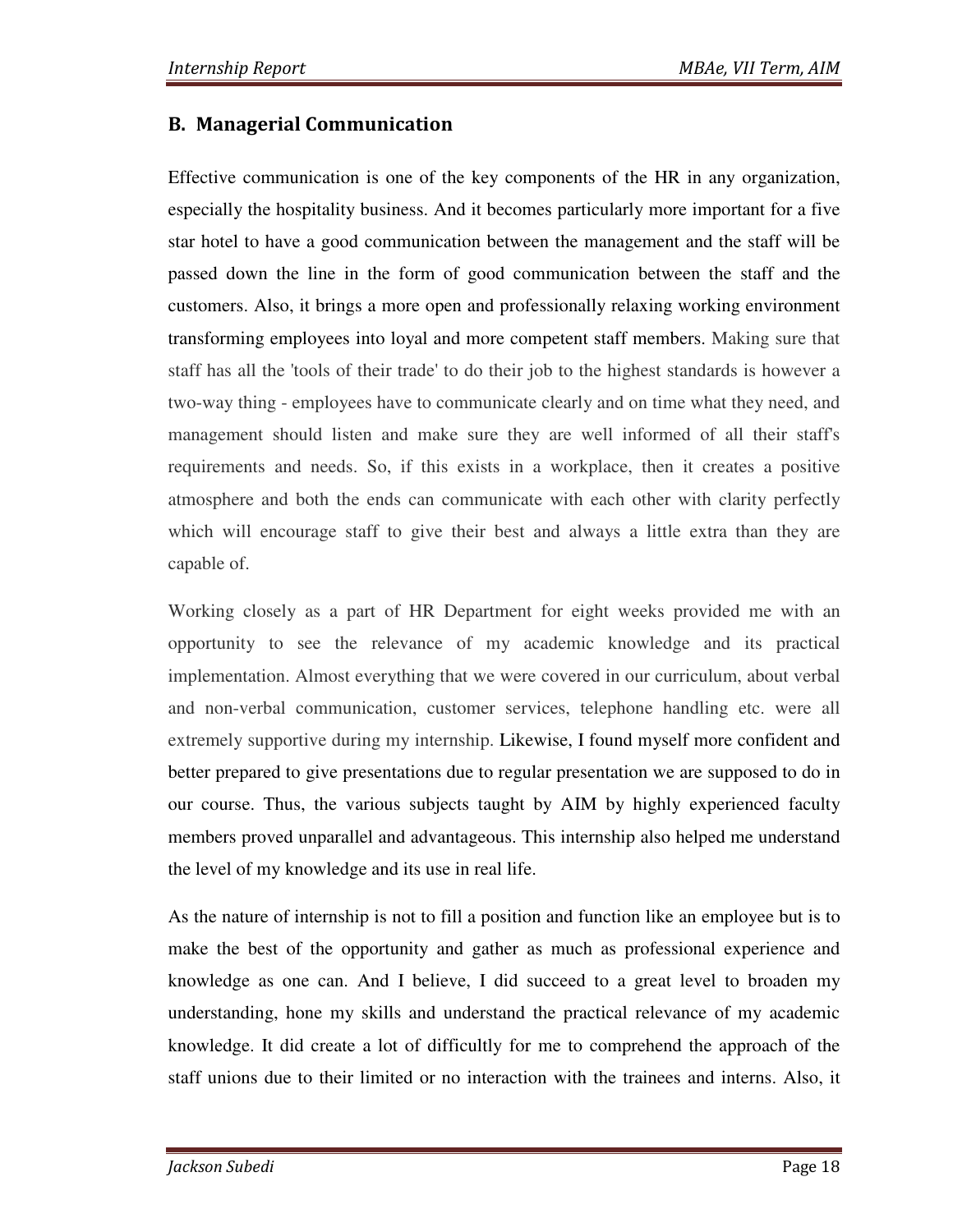was undesired to ask or express curiosity about the internal issues in their presence in the HR department. So, I could only gather information based on my observation. And I felt that the HR department of Radisson hotel very much needed an atmosphere where they could have good communication with each other without being scrutinized. If it continues, then there might be a huge gap between the staff and the management affecting performances a whole.

I truly appreciate the support I received from my college throughout the internship period. I was put in a constant touch with the college supervisor and was observing closely all my activities which encouraged me to put more hard work every day, as I mentioned earlier, it did reflect in my duties which got noticed by the seniors of the HR. And working in diverse and multicultural environment had me an opportunity to utilize and improvise my communication skills by interacting with employees of various hierarchy, nationality and cultural background. In conclusion, I am able to state that this internship program gave me a platform to apply my theoretical knowledge in practical life. And this practical implementation of my academic knowledge has helped me to understand the complexities, challenges and prospects that lie in a real corporate world. Much as I enjoyed my eight weeks term, I certainly did learn a lot from each day of work and everyone I had a chance to interact with.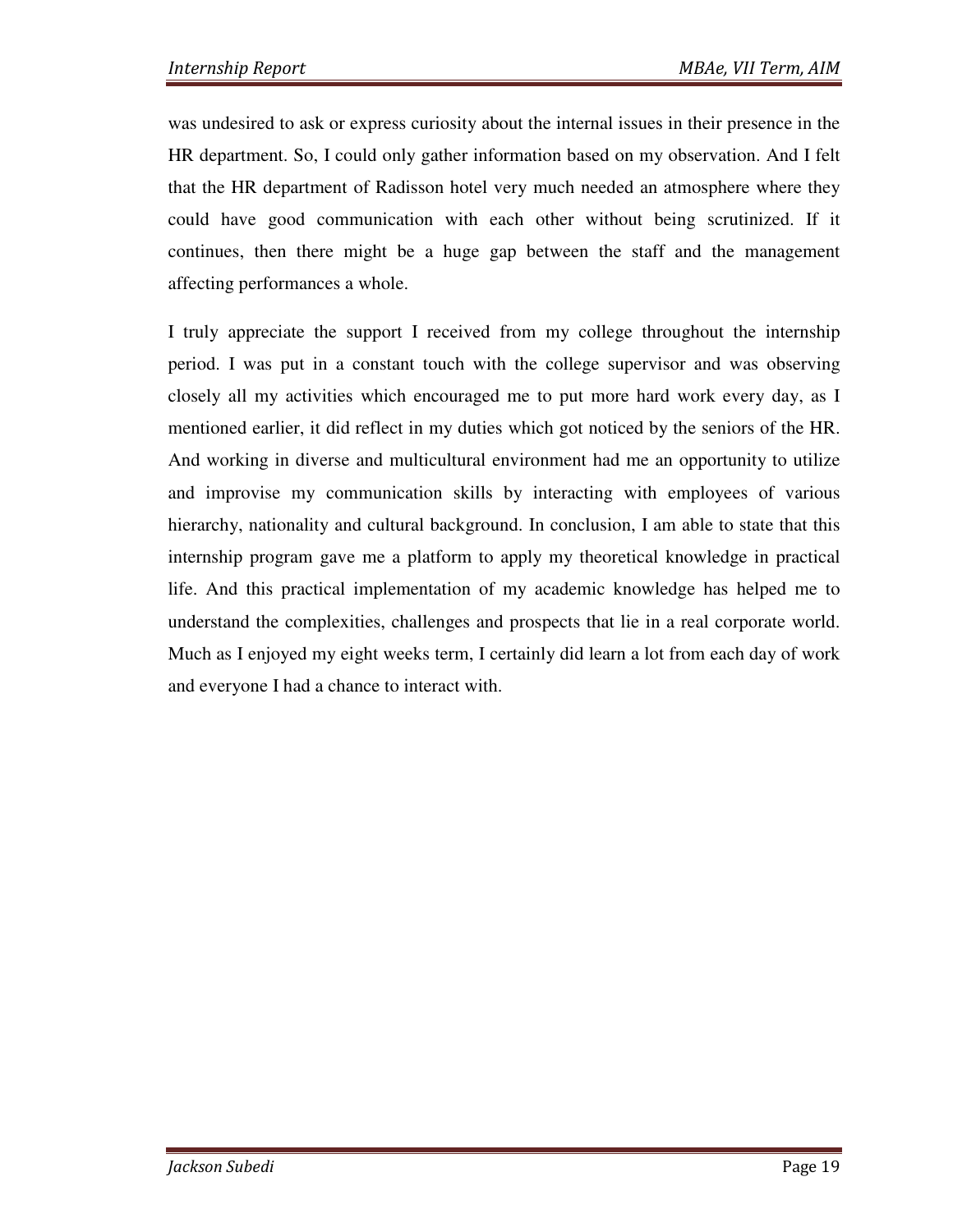## CHAPTER IV: CONCLUSION

It was an absolute worthwhile experience working at the Radisson Hotel. The friendly welcoming staff and the space they have created for a trainee/intern allowed me with ample opportunities to learn and know myself as a worker. This experience brought out my strength and also the areas I needed to improvise. It added more confidence to my professional approach, built a stronger positive attitude and taught me how to work in team as a player. The primary objective of an internship is to gather a real life working experience and put their theoretical knowledge in practice. I am grateful to the entire team of HRD of the hotel for their unprecedented support to make my working experience truly rewarding. Especially working in this department made me realize my competencies and level of understanding regarding the human resources. On completion of this internship period, I came to know about the importance of human resources and the role of HR manager, Training Executive, HR Senior Supervisor and HR Senior Assistant in an organization.

As an intern, though I had a limited space to work, I still managed to grab plentiful of experiences. I made the best of every opportunity I was given and made the utmost use of my abilities and knowledge to fulfill all my responsibilities. I could implement my academic skills into practice and my efforts were highly acknowledged. There is however some gap between our theoretical knowledge and real life practice, yet the managerial level staff members is quite open towards upgrading current approach, which was extremely motivating.

Hence, I can sum up by saying that my internship experience was a milestone to my academic and professional experience. I thoroughly enjoyed the challenges that came along every single day. I could also bring some minor improvisations during my internship which were able to leave their marks. These lessons that I have learned will be a valuable one for my future endeavors as well.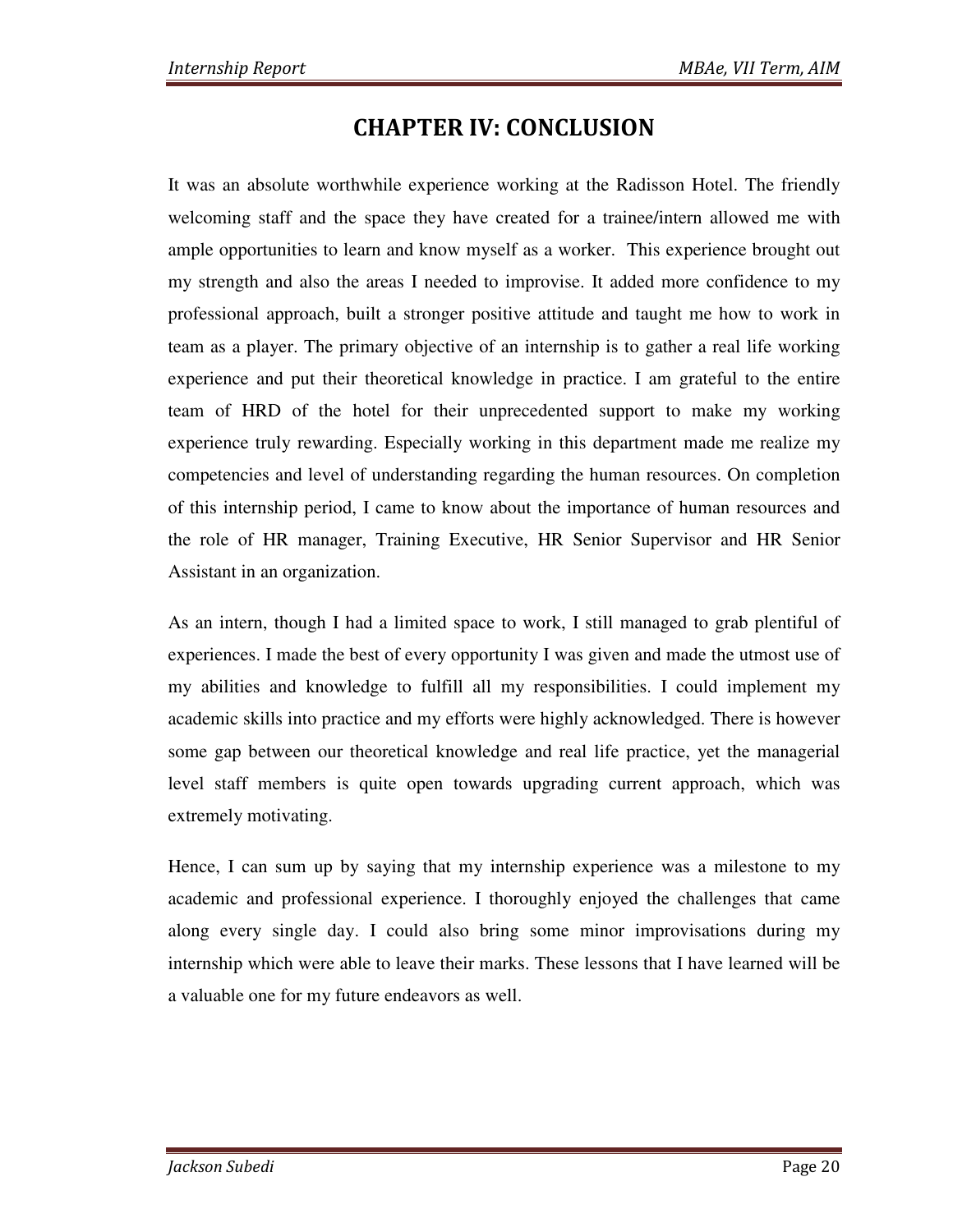## BIBLIOGRAPHY

- 1. www.radisson.com/kathmandu-hotel-np/nepkathm
- 2. http://en.wikipedia.org/wiki/Human\_resource\_management\_system